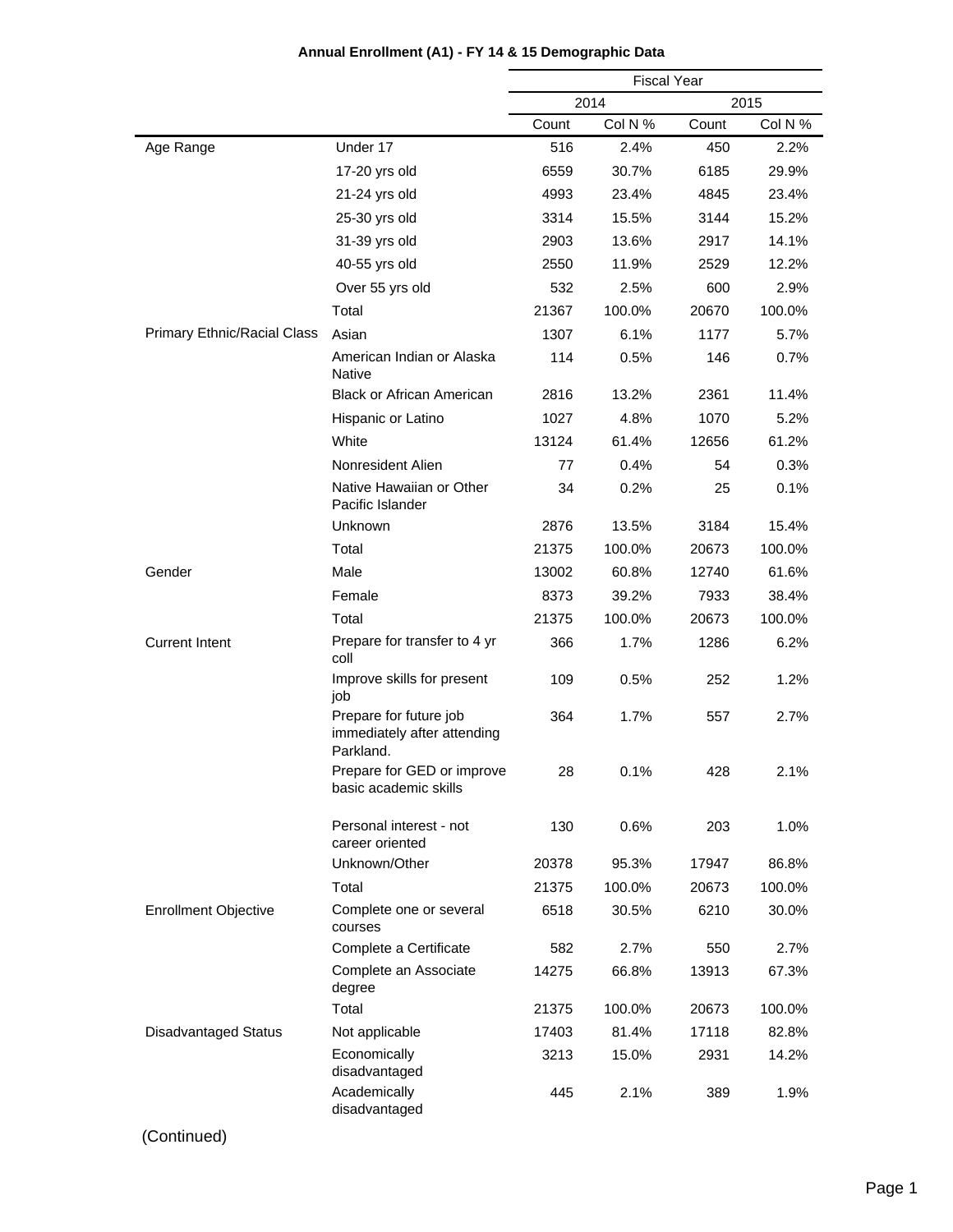| (Continued)                     |                                                                             |                    |         |       |         |
|---------------------------------|-----------------------------------------------------------------------------|--------------------|---------|-------|---------|
|                                 |                                                                             | <b>Fiscal Year</b> |         |       |         |
|                                 |                                                                             |                    | 2014    |       | 2015    |
|                                 |                                                                             | Count              | Col N % | Count | Col N % |
|                                 | Both Econ & Acad<br>disadvantaged                                           | 314                | 1.5%    | 235   | 1.1%    |
|                                 | Total                                                                       | 21375              | 100.0%  | 20673 | 100.0%  |
| <b>Ltd-Eng Proficiency</b>      | Not applicable                                                              | 20875              | 97.7%   | 20182 | 97.6%   |
|                                 | Limited-English-Proficient                                                  | 500                | 2.3%    | 491   | 2.4%    |
|                                 | Total                                                                       | 21375              | 100.0%  | 20673 | 100.0%  |
| <b>Disability Status</b>        | Not applicable                                                              | 20644              | 96.6%   | 19970 | 96.6%   |
|                                 | <b>Disability Student</b>                                                   | 731                | 3.4%    | 703   | 3.4%    |
|                                 | Total                                                                       | 21375              | 100.0%  | 20673 | 100.0%  |
| Signed Declaration of Intent    | <b>No</b>                                                                   | 20378              | 95.3%   | 17947 | 86.8%   |
|                                 | Yes                                                                         | 997                | 4.7%    | 2726  | 13.2%   |
|                                 | Total                                                                       | 21375              | 100.0%  | 20673 | 100.0%  |
| <b>Highest Deg Prev Earned</b>  | <b>Associates Degree</b>                                                    | 189                | 0.9%    | 266   | 1.3%    |
|                                 | <b>Bachelor Degree</b>                                                      | 293                | 1.4%    | 394   | 1.9%    |
|                                 | Certificate                                                                 | 99                 | 0.5%    | 104   | 0.5%    |
|                                 | Doctoral Degree                                                             | 12                 | 0.1%    | 19    | 0.1%    |
|                                 | <b>GED</b>                                                                  | 257                | 1.2%    | 290   | 1.4%    |
|                                 | High Schl Diploma                                                           | 7516               | 35.2%   | 7092  | 34.3%   |
|                                 | <b>Masters Degree</b>                                                       | 98                 | 0.5%    | 93    | 0.4%    |
|                                 | None                                                                        | 218                | 1.0%    | 317   | 1.5%    |
|                                 | Other                                                                       | 129                | 0.6%    | 182   | 0.9%    |
|                                 | 1st Professional Degree                                                     | 8                  | 0.0%    | 7     | 0.0%    |
|                                 | Some college                                                                | 1012               | 4.7%    | 1481  | 7.2%    |
|                                 | Unknown                                                                     | 11544              | 54.0%   | 10428 | 50.4%   |
|                                 | Total                                                                       | 21375              | 100.0%  | 20673 | 100.0%  |
| Veteran Status                  | Not a Veteran                                                               | 20783              | 97.2%   | 20028 | 96.9%   |
|                                 | Veteran                                                                     | 592                | 2.8%    | 645   | 3.1%    |
|                                 | Total                                                                       | 21375              | 100.0%  | 20673 | 100.0%  |
| <b>Student Entry Level</b>      | Freshman                                                                    | 13516              | 63.2%   | 12932 | 62.6%   |
|                                 | Sophomore                                                                   | 5861               | 27.4%   | 5536  | 26.8%   |
|                                 | Dual ENROLLMENT                                                             | 25                 | 0.1%    | 10    | $0.0\%$ |
|                                 | Unclassified/Other                                                          | 969                | 4.5%    | 1153  | 5.6%    |
|                                 | Dual CREDIT                                                                 | 1004               | 4.7%    | 1042  | 5.0%    |
|                                 | Total                                                                       | 21375              | 100.0%  | 20673 | 100.0%  |
| <b>First Generation College</b> | Missing                                                                     | 17341              | 81.1%   | 15192 | 73.5%   |
| Student                         | Student in the first<br>generation of their family to<br>attend college     | 1135               | 5.3%    | 1434  | 6.9%    |
|                                 | Student not in the first<br>generation of their family to<br>attend college | 2899               | 13.6%   | 4047  | 19.6%   |

## **Annual Enrollment (A1) - FY 14 & 15 Demographic Data**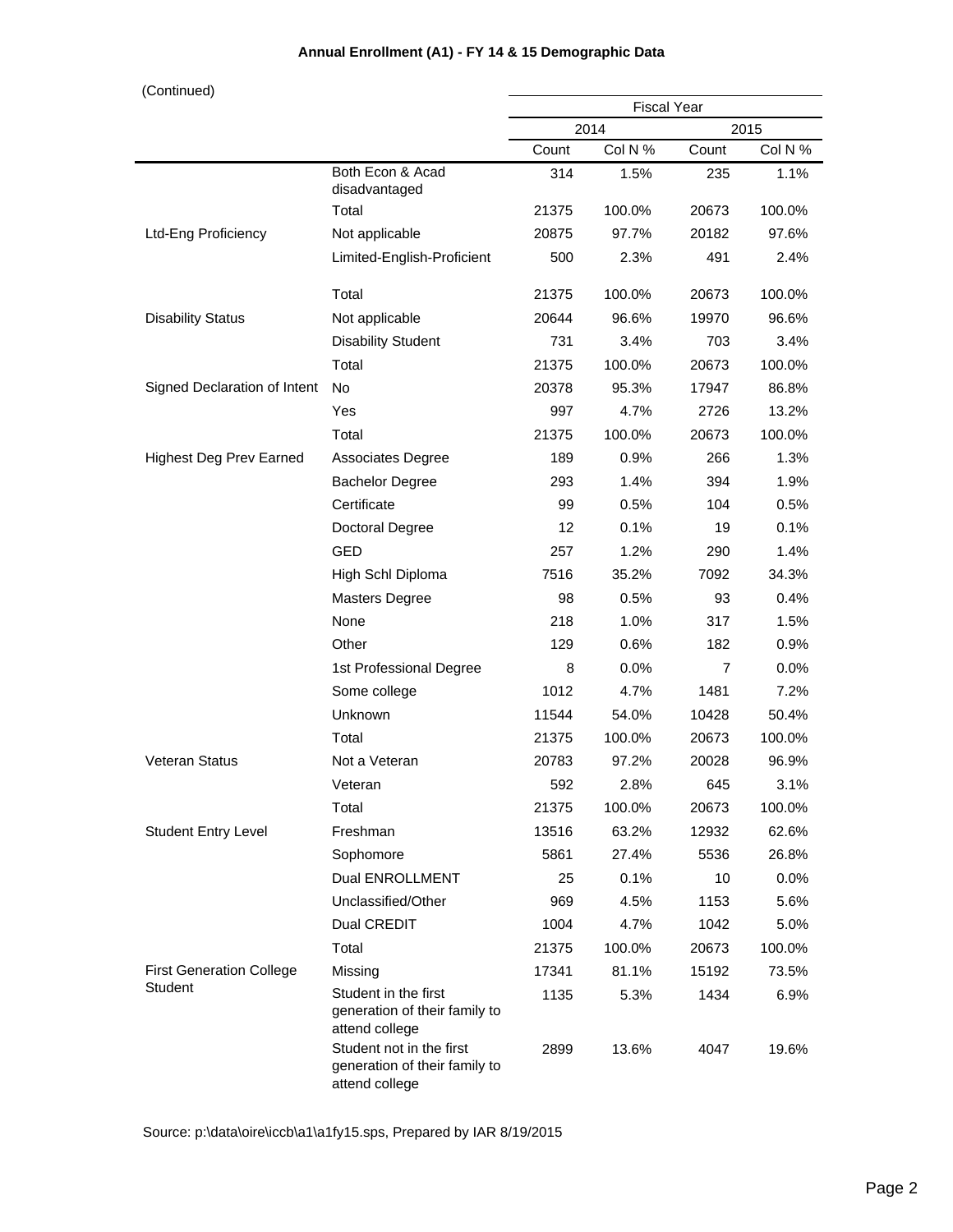|           |                 |                | <b>Fiscal Year</b> |       |         |  |
|-----------|-----------------|----------------|--------------------|-------|---------|--|
|           |                 |                | 2014               |       | 2015    |  |
|           |                 | Count          | Col N %            | Count | Col N % |  |
| Residency | In-district     | 10306          | 48.2%              | 10001 | 48.4%   |  |
|           | Out-of-district | 9571           | 44.8%              | 9039  | 43.7%   |  |
|           | Out-of-state    | 480            | 2.2%               | 501   | 2.4%    |  |
|           | Foreign Country | 1018           | 4.8%               | 1132  | 5.5%    |  |
|           | Total           | 21375          | 100.0%             | 20673 | 100.0%  |  |
| County    | Adams           | 57             | 0.3%               | 73    | 0.4%    |  |
|           | Alexander       | 5              | 0.0%               | 16    | 0.1%    |  |
|           | Bond            | 37             | 0.2%               | 13    | 0.1%    |  |
|           | Boone           | 50             | 0.2%               | 61    | 0.3%    |  |
|           | <b>Brown</b>    | 6              | 0.0%               | 13    | 0.1%    |  |
|           | <b>Bureau</b>   | 57             | 0.3%               | 42    | 0.2%    |  |
|           | Calhoun         | 25             | 0.1%               | 25    | 0.1%    |  |
|           | Carroll         | 50             | 0.2%               | 31    | 0.1%    |  |
|           | Cass            | 19             | 0.1%               | 11    | 0.1%    |  |
|           | Champaign       | 7872           | 36.8%              | 7536  | 36.5%   |  |
|           | Christian       | 54             | 0.3%               | 58    | 0.3%    |  |
|           | Clark           | 37             | 0.2%               | 15    | 0.1%    |  |
|           | Clay            | 15             | 0.1%               | 12    | 0.1%    |  |
|           | Clinton         | 43             | 0.2%               | 74    | 0.4%    |  |
|           | Coles           | 135            | 0.6%               | 105   | 0.5%    |  |
|           | Cook            | 2915           | 13.6%              | 2580  | 12.5%   |  |
|           | Crawford        | 30             | 0.1%               | 21    | 0.1%    |  |
|           | Cumberland      | 17             | 0.1%               | 17    | 0.1%    |  |
|           | De Kalb         | 121            | 0.6%               | 91    | 0.4%    |  |
|           | De Witt         | 150            | 0.7%               | 142   | 0.7%    |  |
|           | Douglas         | 569            | 2.7%               | 504   | 2.4%    |  |
|           | Du Page         | 400            | 1.9%               | 398   | 1.9%    |  |
|           | Edgar           | 61             | 0.3%               | 55    | 0.3%    |  |
|           | Edwards         | 6              | 0.0%               | 3     | 0.0%    |  |
|           | Effingham       | 112            | 0.5%               | 88    | 0.4%    |  |
|           | Fayette         | 45             | 0.2%               | 48    | 0.2%    |  |
|           | Ford            | 442            | 2.1%               | 387   | 1.9%    |  |
|           | Franklin        | 37             | 0.2%               | 54    | 0.3%    |  |
|           | Fulton          | 50             | 0.2%               | 69    | 0.3%    |  |
|           | Gallatin        | $\overline{c}$ | 0.0%               | 1     | 0.0%    |  |
|           | Greene          | 30             | 0.1%               | 38    | 0.2%    |  |
|           | Grundy          | 43             | 0.2%               | 54    | 0.3%    |  |
|           | Hamilton        | $\mathbf{1}$   | 0.0%               | 16    | 0.1%    |  |
|           | Hancock         | $\mathsf g$    | 0.0%               | 6     | 0.0%    |  |
|           | Hardin          | 11             | 0.1%               | 21    | 0.1%    |  |
|           | Henderson       | 35             | 0.2%               | 6     | 0.0%    |  |
|           | Henry           | 98             | 0.5%               | 85    | 0.4%    |  |
|           |                 |                |                    |       |         |  |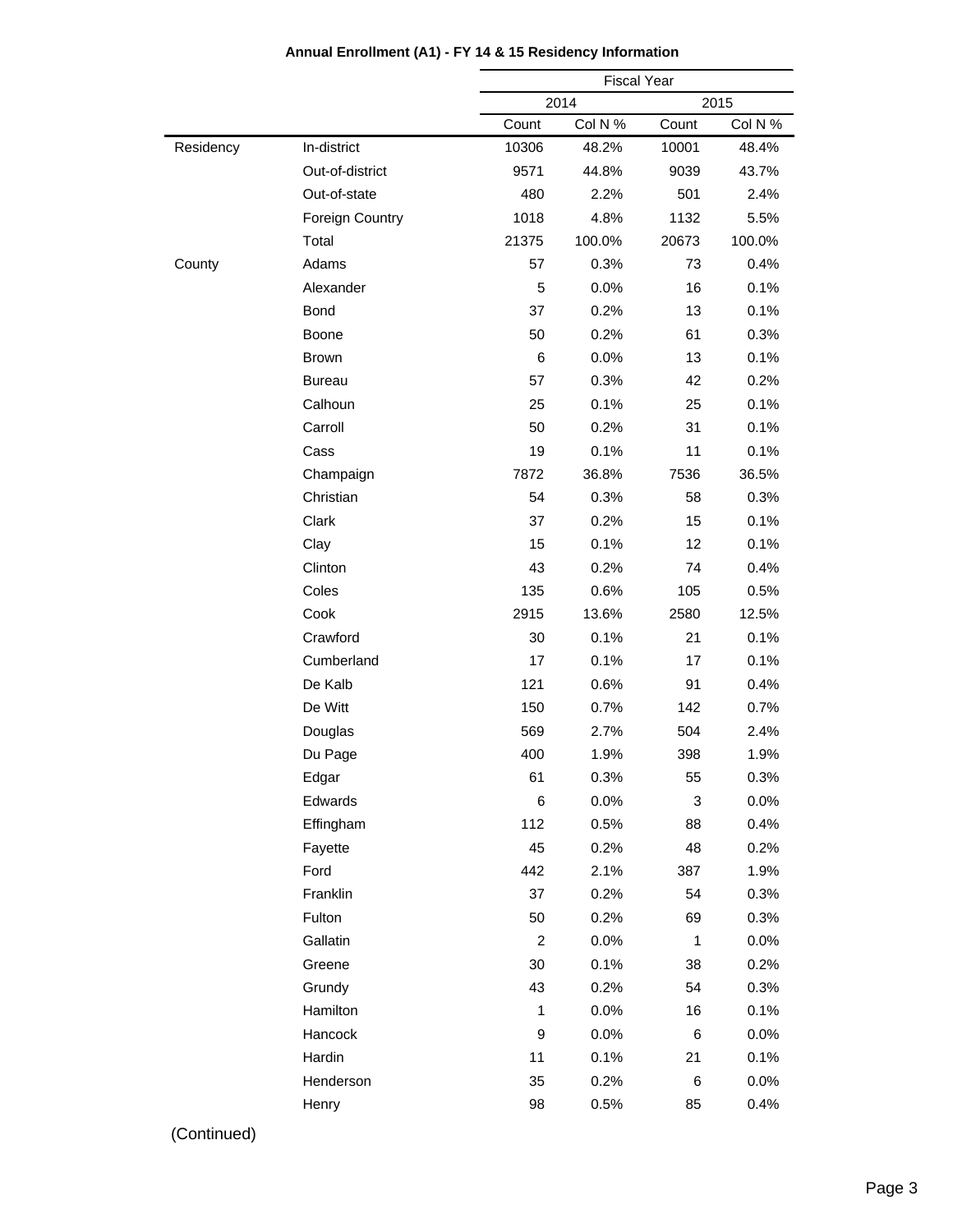| (Continued) |            |                | <b>Fiscal Year</b> |             |         |
|-------------|------------|----------------|--------------------|-------------|---------|
|             |            |                | 2014               | 2015        |         |
|             |            | Count          | Col N %            | Count       | Col N % |
|             | Iroquois   | 262            | 1.2%               | 276         | 1.3%    |
|             | Jackson    | 82             | 0.4%               | 72          | 0.3%    |
|             | Jasper     | 16             | 0.1%               | 10          | 0.0%    |
|             | Jefferson  | 25             | 0.1%               | 34          | 0.2%    |
|             | Jersey     | $\overline{7}$ | 0.0%               | 15          | 0.1%    |
|             | Jo Daviess | 13             | 0.1%               | 16          | 0.1%    |
|             | Johnson    | 29             | 0.1%               | 9           | 0.0%    |
|             | Kane       | 217            | 1.0%               | 234         | 1.1%    |
|             | Kankakee   | 173            | 0.8%               | 146         | 0.7%    |
|             | Kendall    | 99             | 0.5%               | 92          | 0.4%    |
|             | Knox       | 41             | 0.2%               | 87          | 0.4%    |
|             | Lake       | 293            | 1.4%               | 283         | 1.4%    |
|             | La Salle   | 114            | 0.5%               | 181         | 0.9%    |
|             | Lawrence   | 12             | 0.1%               | 9           | 0.0%    |
|             | Lee        | 87             | 0.4%               | 80          | 0.4%    |
|             | Livingston | 232            | 1.1%               | 227         | 1.1%    |
|             | Logan      | 63             | 0.3%               | 54          | 0.3%    |
|             | McDonough  | 29             | 0.1%               | 57          | 0.3%    |
|             | McHenry    | 226            | 1.1%               | 222         | 1.1%    |
|             | McLean     | 482            | 2.3%               | 490         | 2.4%    |
|             | Macon      | 239            | 1.1%               | 172         | 0.8%    |
|             | Macoupin   | 37             | 0.2%               | 65          | 0.3%    |
|             | Madison    | 158            | 0.7%               | 181         | 0.9%    |
|             | Marion     | 59             | 0.3%               | 62          | 0.3%    |
|             | Marshall   | 32             | 0.1%               | 27          | 0.1%    |
|             | Mason      | 33             | 0.2%               | 42          | 0.2%    |
|             | Massac     | 44             | 0.2%               | 8           | 0.0%    |
|             | Menard     | 42             | 0.2%               | 31          | 0.1%    |
|             | Mercer     | 9              | 0.0%               | 54          | 0.3%    |
|             | Monroe     | 14             | 0.1%               | 18          | 0.1%    |
|             | Montgomery | 27             | 0.1%               | 56          | 0.3%    |
|             | Morgan     | 28             | 0.1%               | 34          | 0.2%    |
|             | Moultrie   | 28             | 0.1%               | 31          | 0.1%    |
|             | Ogle       | 96             | 0.4%               | 83          | 0.4%    |
|             | Peoria     | 131            | 0.6%               | 135         | 0.7%    |
|             | Perry      | 20             | 0.1%               | 19          | 0.1%    |
|             | Piatt      | 589            | 2.8%               | 586         | 2.8%    |
|             | Pike       | 13             | 0.1%               | 18          | 0.1%    |
|             | Pope       | 4              | 0.0%               | $\mathbf 0$ | 0.0%    |
|             | Pulaski    | 3              | 0.0%               | 18          | 0.1%    |
|             | Putnam     | 5              | 0.0%               | 19          | 0.1%    |
|             | Randolph   | 28             | 0.1%               | 70          | 0.3%    |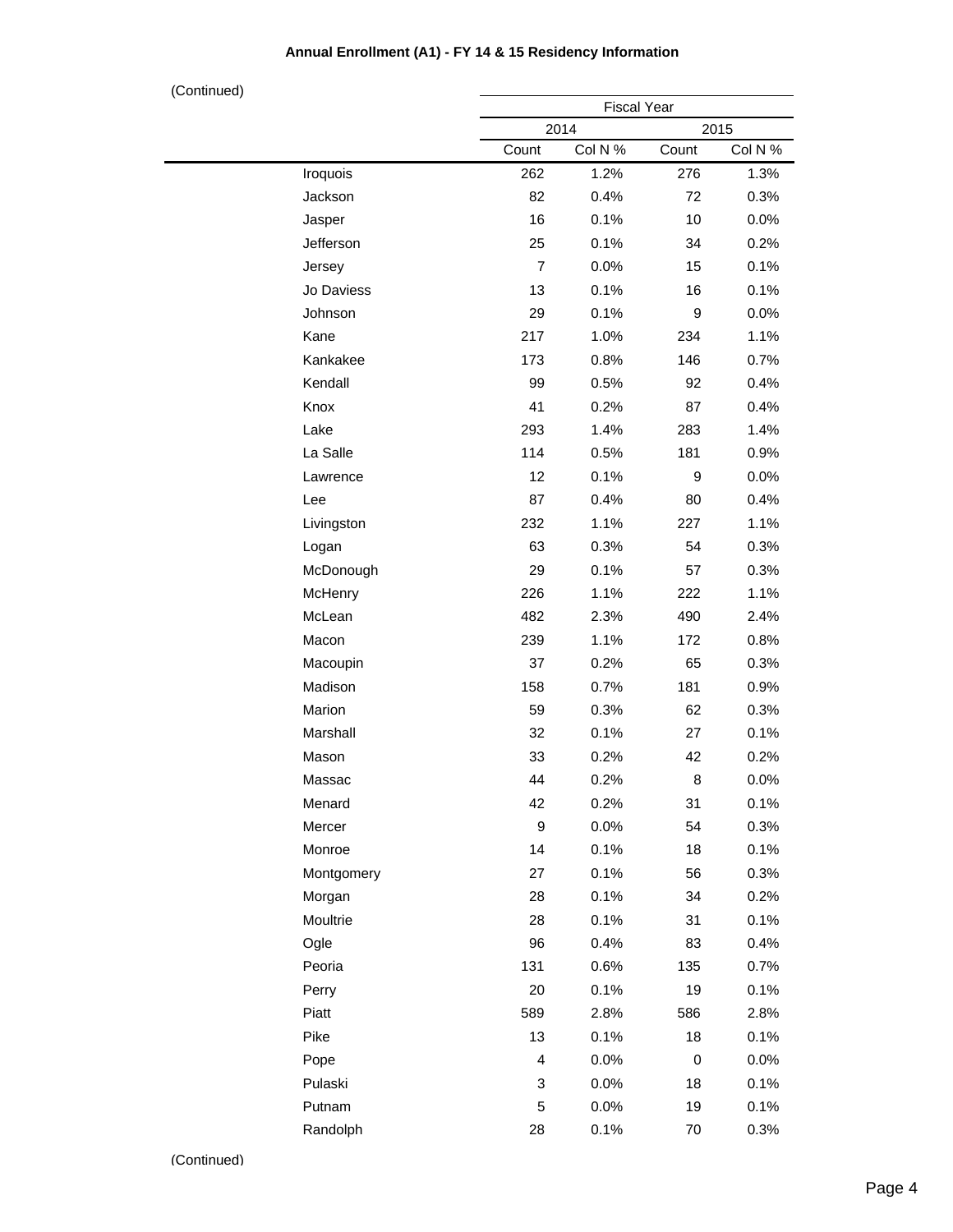| (Continued)  |                         |                |                    |                |         |  |
|--------------|-------------------------|----------------|--------------------|----------------|---------|--|
|              |                         |                | <b>Fiscal Year</b> |                | 2015    |  |
|              |                         | Count          | 2014<br>Col N %    | Count          | Col N % |  |
|              | Richland                | 37             | 0.2%               | 10             | 0.0%    |  |
|              | Rock Island             | 98             | 0.5%               | 95             | 0.5%    |  |
|              | St. Clair               | 170            | 0.8%               | 192            | 0.9%    |  |
|              | Saline                  | 12             | 0.1%               | 11             | 0.1%    |  |
|              | Sangamon                | 258            | 1.2%               | 267            | 1.3%    |  |
|              | Schuyler                | 5              | 0.0%               | $\overline{7}$ | 0.0%    |  |
|              | Scott                   | 3              | 0.0%               | $\overline{7}$ | 0.0%    |  |
|              | Shelby                  | 33             | 0.2%               | 71             | 0.3%    |  |
|              | <b>Stark</b>            | 7              | 0.0%               | 6              | 0.0%    |  |
|              | Stephenson              | 44             | 0.2%               | 35             | 0.2%    |  |
|              | Tazewell                | 141            | 0.7%               | 140            | 0.7%    |  |
|              | Union                   | 12             | 0.1%               | $\overline{7}$ | 0.0%    |  |
|              | Vermilion               | 396            | 1.9%               | 318            | 1.5%    |  |
|              | Wabash                  | $\overline{4}$ | 0.0%               | 3              | 0.0%    |  |
|              | Warren                  | 36             | 0.2%               | 30             | 0.1%    |  |
|              | Washington              | 24             | 0.1%               | 23             | 0.1%    |  |
|              | Wayne                   | 16             | 0.1%               | 9              | 0.0%    |  |
|              | White                   | 5              | 0.0%               | 5              | 0.0%    |  |
|              | Whiteside               | 65             | 0.3%               | 67             | 0.3%    |  |
|              | Will                    | 388            | 1.8%               | 358            | 1.7%    |  |
|              | Williamson              | 67             | 0.3%               | 67             | 0.3%    |  |
|              | Winnebago               | 194            | 0.9%               | 152            | 0.7%    |  |
|              | Woodford                | 75             | 0.4%               | 68             | 0.3%    |  |
|              | Correct/OOState/Foreign | 1498           | 7.0%               | 1633           | 7.9%    |  |
|              | Total                   | 21375          | 100.0%             | 20673          | 100.0%  |  |
| <b>State</b> | Not Reported            | 51             | 0.2%               | 53             | 0.3%    |  |
|              | Alabama                 | 1              | 0.0%               | 0              | 0.0%    |  |
|              | Alaska                  | 3              | 0.0%               | 1              | 0.0%    |  |
|              | Arizona                 | 4              | 0.0%               | 3              | 0.0%    |  |
|              | Arkansas                | 1              | 0.0%               | $\overline{c}$ | 0.0%    |  |
|              | California              | 55             | 0.3%               | 59             | 0.3%    |  |
|              | Colorado                | 5              | 0.0%               | 5              | 0.0%    |  |
|              | Connecticut             | 3              | 0.0%               | 1              | 0.0%    |  |
|              | Delaware                | 0              | 0.0%               | $\mathbf{1}$   | 0.0%    |  |
|              | Florida                 | 19             | 0.1%               | 15             | 0.1%    |  |
|              | Georgia                 | 12             | 0.1%               | 10             | 0.0%    |  |
|              | Hawaii                  | $\mathbf{1}$   | 0.0%               | 0              | 0.0%    |  |
|              | Idaho                   | $\mathbf 1$    | 0.0%               | 0              | 0.0%    |  |
|              | Illinois                | 19765          | 92.5%              | 18926          | 91.5%   |  |
|              | Indiana                 | 103            | 0.5%               | 116            | 0.6%    |  |
|              | lowa                    | $30\,$         | 0.1%               | 33             | 0.2%    |  |
|              | Kansas                  | 5              | 0.0%               | 5              | 0.0%    |  |
|              |                         |                |                    |                |         |  |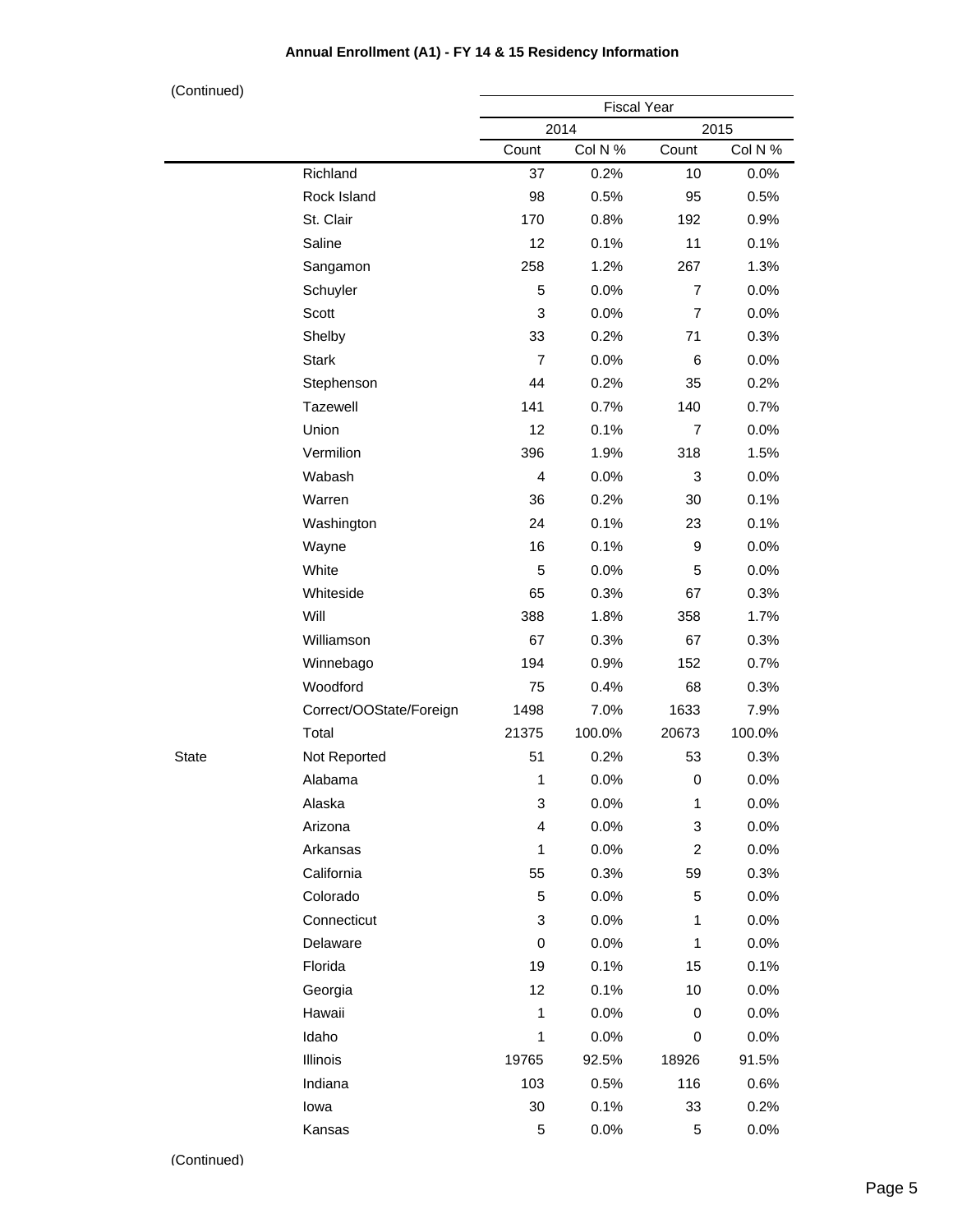| (Continued)       |                             |                    |         |                |         |  |
|-------------------|-----------------------------|--------------------|---------|----------------|---------|--|
|                   |                             | <b>Fiscal Year</b> |         |                |         |  |
|                   |                             |                    | 2014    |                | 2015    |  |
|                   |                             | Count              | Col N % | Count          | Col N % |  |
|                   | Kentucky                    | 12                 | 0.1%    | 11             | 0.1%    |  |
|                   | Louisiana                   | $\mathbf 0$        | 0.0%    | $\overline{4}$ | 0.0%    |  |
|                   | Maryland                    | 9                  | 0.0%    | 8              | 0.0%    |  |
|                   | Massachusetts               | 25                 | 0.1%    | 9              | 0.0%    |  |
|                   | Michigan                    | 30                 | 0.1%    | 29             | 0.1%    |  |
|                   | Minnesota                   | $\overline{7}$     | 0.0%    | $\overline{7}$ | 0.0%    |  |
|                   | Missouri                    | 31                 | 0.1%    | 42             | 0.2%    |  |
|                   | Montana                     | $\mathbf{1}$       | 0.0%    | $\overline{2}$ | 0.0%    |  |
|                   | Nebraska                    | $\overline{c}$     | 0.0%    | 0              | 0.0%    |  |
|                   | Nevada                      | 3                  | 0.0%    | 2              | 0.0%    |  |
|                   | New Hampshire               | 1                  | 0.0%    | 0              | 0.0%    |  |
|                   | New Jersey                  | 26                 | 0.1%    | 34             | 0.2%    |  |
|                   | New Mexico                  | 1                  | 0.0%    | 2              | 0.0%    |  |
|                   | New York                    | 16                 | 0.1%    | 14             | 0.1%    |  |
|                   | North Carolina              | $\overline{4}$     | 0.0%    | 6              | 0.0%    |  |
|                   | Ohio                        | 14                 | 0.1%    | 9              | 0.0%    |  |
|                   | Oklahoma                    | 8                  | 0.0%    | 4              | 0.0%    |  |
|                   | Oregon                      | $\mathbf{1}$       | 0.0%    | 3              | 0.0%    |  |
|                   | Pennsylvania                | 13                 | 0.1%    | 11             | 0.1%    |  |
|                   | S Carolina                  | $\mathbf{1}$       | 0.0%    | 3              | 0.0%    |  |
|                   | Tennessee                   | 14                 | 0.1%    | 17             | 0.1%    |  |
|                   | <b>Texas</b>                | 28                 | 0.1%    | 38             | 0.2%    |  |
|                   | Utah                        | $\mathbf{1}$       | 0.0%    | 0              | 0.0%    |  |
|                   | Virginia                    | $\overline{7}$     | 0.0%    | 10             | 0.0%    |  |
|                   | Washington                  | 6                  | 0.0%    | 13             | 0.1%    |  |
|                   | Wisconsin                   | 36                 | 0.2%    | 30             | 0.1%    |  |
|                   | Wyoming                     | 1                  | $0.0\%$ | 2              | $0.0\%$ |  |
|                   | Puerto Rico                 | 0                  | 0.0%    | 1              | 0.0%    |  |
|                   | Foreign                     | 1018               | 4.8%    | 1132           | 5.5%    |  |
|                   | Total                       | 21375              | 100.0%  | 20673          | 100.0%  |  |
| Country of Origin | n/a                         | 20356              | 95.2%   | 19542          | 94.5%   |  |
|                   | <b>United Arab Emirates</b> | 0                  | 0.0%    | 1              | 0.0%    |  |
|                   | Angola                      | 0                  | 0.0%    | 5              | 0.0%    |  |
|                   | Australia                   | 1                  | 0.0%    | 4              | 0.0%    |  |
|                   | Bangladesh                  | $\overline{c}$     | 0.0%    | $\overline{2}$ | 0.0%    |  |
|                   | Belgium                     | $\mathbf{1}$       | 0.0%    | $\mathbf{1}$   | 0.0%    |  |
|                   | Benin                       | $\mathbf{1}$       | 0.0%    | 0              | 0.0%    |  |
|                   | <b>Bolivia</b>              | $\mathbf{1}$       | 0.0%    | 1              | 0.0%    |  |
|                   | <b>Brazil</b>               | 14                 | 0.1%    | 13             | 0.1%    |  |
|                   | Canada                      | 8                  | 0.0%    | 14             | 0.1%    |  |
|                   | Congo                       | 5                  | 0.0%    | 10             | 0.0%    |  |
|                   | Switzerland                 | $\mathbf{1}$       | 0.0%    | $\mathbf{1}$   | 0.0%    |  |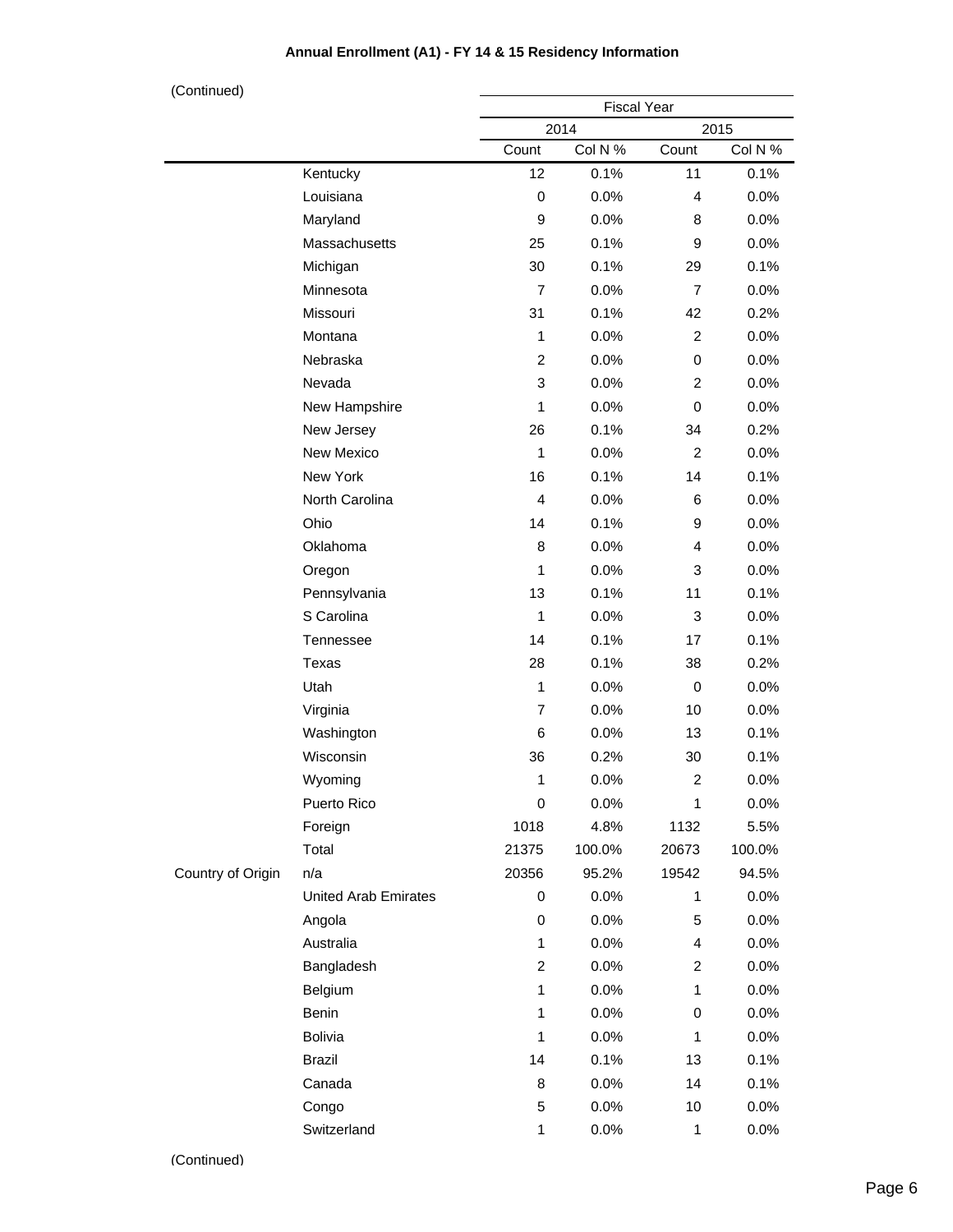| (Continued) |                                           |                         |         |                         |         |  |
|-------------|-------------------------------------------|-------------------------|---------|-------------------------|---------|--|
|             |                                           | <b>Fiscal Year</b>      |         |                         |         |  |
|             |                                           |                         | 2014    |                         | 2015    |  |
|             |                                           | Count                   | Col N % | Count                   | Col N % |  |
|             | Chile                                     | 1                       | 0.0%    | $\mathbf 0$             | 0.0%    |  |
|             | Cameroon                                  | 1                       | 0.0%    | 1                       | 0.0%    |  |
|             | China                                     | 535                     | 2.5%    | 631                     | 3.1%    |  |
|             | Colombia                                  | 3                       | 0.0%    | 1                       | 0.0%    |  |
|             | Germany                                   | 1                       | 0.0%    | $\overline{c}$          | 0.0%    |  |
|             | Dominican Republic                        | 0                       | 0.0%    | 1                       | 0.0%    |  |
|             | Spain                                     | $\mathbf{1}$            | 0.0%    | $\overline{c}$          | 0.0%    |  |
|             | Indonesia, Federated<br>States of         | 22                      | 0.1%    | 22                      | 0.1%    |  |
|             | France                                    | 0                       | 0.0%    | $\overline{c}$          | 0.0%    |  |
|             | United Kingdom (Great<br>Britain)         | 4                       | 0.0%    | 7                       | 0.0%    |  |
|             | Ghana                                     | 0                       | 0.0%    | 1                       | 0.0%    |  |
|             | Greece                                    | 0                       | 0.0%    | 1                       | 0.0%    |  |
|             | Hong Kong                                 | 2                       | 0.0%    | 2                       | 0.0%    |  |
|             | Haiti                                     | 0                       | 0.0%    | 1                       | 0.0%    |  |
|             | Israel                                    | $\overline{c}$          | 0.0%    | 1                       | 0.0%    |  |
|             | India                                     | 44                      | 0.2%    | 55                      | 0.3%    |  |
|             | Iraq                                      | 1                       | 0.0%    | 0                       | 0.0%    |  |
|             | Iran, Islamic Republic of                 | 6                       | 0.0%    | 3                       | 0.0%    |  |
|             | Italy                                     | $\mathbf{1}$            | 0.0%    | 0                       | 0.0%    |  |
|             | Jamaica                                   | 0                       | 0.0%    | 1                       | 0.0%    |  |
|             | Japan                                     | 4                       | 0.0%    | 6                       | 0.0%    |  |
|             | Kenya                                     | 1                       | 0.0%    | $\overline{c}$          | 0.0%    |  |
|             | Korea, Democratic Peoples<br>Republic of  | 258                     | 1.2%    | 233                     | 1.1%    |  |
|             | Kazakhastan                               | 1                       | 0.0%    | 3                       | 0.0%    |  |
|             | Liberia                                   | 0                       | 0.0%    | 1                       | 0.0%    |  |
|             | Morocco                                   | 0                       | 0.0%    | $\mathbf 1$             | 0.0%    |  |
|             | Macedonia, Former<br>Yugoslav Republic of | 0                       | 0.0%    | $\mathbf 1$             | 0.0%    |  |
|             | Myanmar (Burma)                           | 0                       | 0.0%    | 1                       | 0.0%    |  |
|             | Mongolia                                  | 1                       | 0.0%    | 2                       | $0.0\%$ |  |
|             | Mexico                                    | 5                       | 0.0%    | $\overline{c}$          | 0.0%    |  |
|             | Malaysia                                  | 4                       | 0.0%    | 5                       | 0.0%    |  |
|             | Nigeria                                   | $\overline{c}$          | 0.0%    | 0                       | 0.0%    |  |
|             | Netherlands                               | $\mathbf{1}$            | 0.0%    | 0                       | 0.0%    |  |
|             | <b>NM</b>                                 | 1                       | 0.0%    | 0                       | $0.0\%$ |  |
|             | Nepal                                     | 0                       | 0.0%    | 2                       | 0.0%    |  |
|             | New Zealand                               | 1                       | 0.0%    | $\overline{c}$          | 0.0%    |  |
|             | Panama                                    | $\mathbf{1}$            | 0.0%    | $\mathbf 1$             | 0.0%    |  |
|             | Peru                                      | 1                       | 0.0%    | 1                       | $0.0\%$ |  |
|             | Pakistan                                  | $\overline{\mathbf{c}}$ | 0.0%    | $\overline{\mathbf{c}}$ | 0.0%    |  |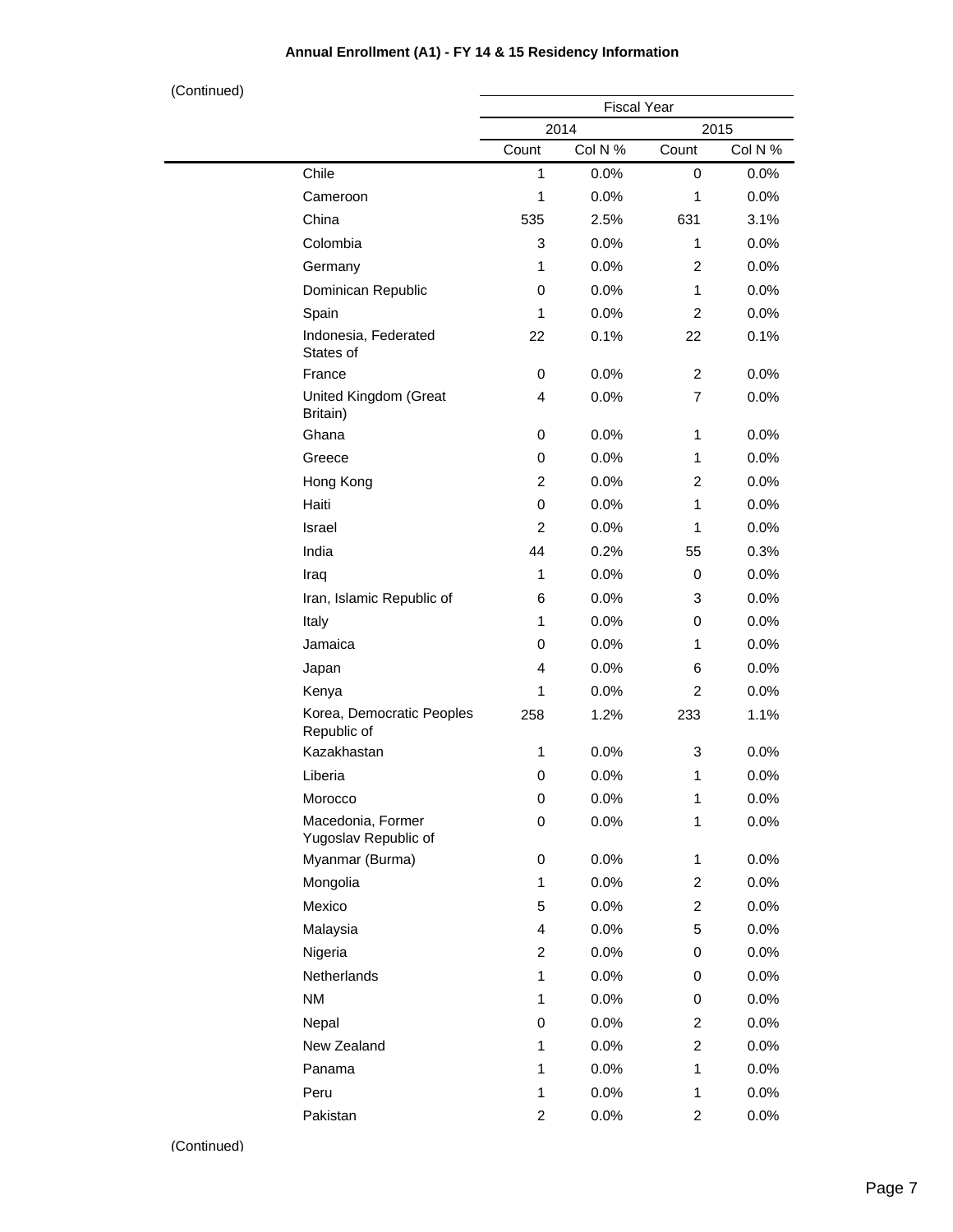| (Continued) |                           |                |                    |                   |         |
|-------------|---------------------------|----------------|--------------------|-------------------|---------|
|             |                           |                | <b>Fiscal Year</b> |                   |         |
|             |                           |                | 2014               |                   | 2015    |
|             |                           | Count          | Col N %            | Count             | Col N % |
|             | Poland                    | 1              | 0.0%               | 0                 | 0.0%    |
|             | Romania                   | $\Omega$       | 0.0%               | 1                 | 0.0%    |
|             | <b>Russian Federation</b> | $\Omega$       | 0.0%               | $\overline{2}$    | 0.0%    |
|             | Saudi Arabia              | 23             | 0.1%               | 22                | 0.1%    |
|             | Singapore                 | 5              | 0.0%               | $12 \overline{ }$ | 0.1%    |
|             | Thailand                  | 6              | 0.0%               | $\overline{2}$    | 0.0%    |
|             | Turkey                    | $\overline{7}$ | 0.0%               | 8                 | 0.0%    |
|             | Trinidad and Tobago       | 1              | 0.0%               | 1                 | 0.0%    |
|             | Taiwan, Province of China | 13             | 0.1%               | 13                | 0.1%    |
|             | Ukraine                   | 1              | 0.0%               | 1                 | 0.0%    |
|             | Venezuela                 | 4              | 0.0%               | 5                 | 0.0%    |
|             | Vietnam                   | 15             | 0.1%               | 10                | 0.0%    |
|             | South Africa              | $\overline{2}$ | 0.0%               | 3                 | 0.0%    |
|             | Total                     | 21375          | 100.0%             | 20673             | 100.0%  |

Source: p:\data\oire\iccb\a1\a1fy15.sps, Prepared by IAR 8/19/2015

#### **Warnings**

Variable(s) College-Level Non-Completers in 13 Return Rate,Adult Ed Completers 13, Return Rates 14 have been removed from table Annual Enrollment (A1) - FY 14 & 15 Return Rates because they have no valid categories. Variables nested under or over these variables may also be removed.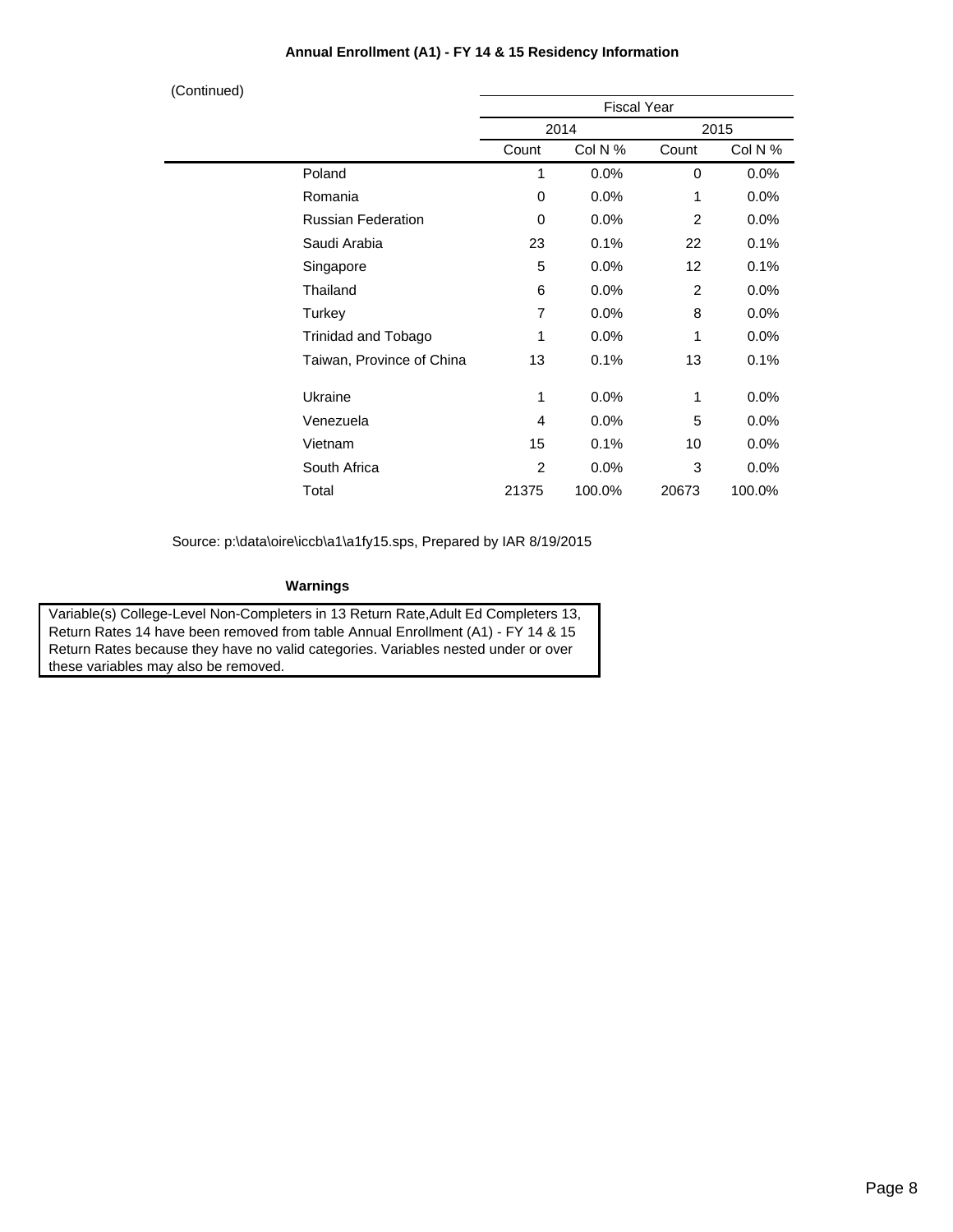|         |                 |                | <b>Fiscal Year</b> |                |            |
|---------|-----------------|----------------|--------------------|----------------|------------|
|         |                 |                | 2014               |                | 2015       |
|         |                 | Count          | Column N %         | Count          | Column N % |
| Program | <b>B ABGAAS</b> | 12             | 0.1%               | 16             | 0.1%       |
|         | <b>B ABKAAS</b> | 1              | 0.0%               | 0              | 0.0%       |
|         | <b>B ABLAAS</b> | 45             | 0.2%               | 39             | 0.2%       |
|         | <b>B ABLCER</b> | 3              | 0.0%               | 3              | 0.0%       |
|         | <b>B ABMAAS</b> | 93             | 0.4%               | 90             | 0.4%       |
|         | <b>B ABRAAS</b> | 10             | 0.0%               | 11             | 0.1%       |
|         | <b>B ABTAAS</b> | 21             | 0.1%               | 24             | 0.1%       |
|         | <b>B ACCAAS</b> | 154            | 0.7%               | 137            | 0.7%       |
|         | <b>B ACCCER</b> | 12             | 0.1%               | $\overline{7}$ | 0.0%       |
|         | <b>B AGBCER</b> | 4              | 0.0%               | 6              | 0.0%       |
|         | <b>B BNKAAS</b> | 0              | 0.0%               | 1              | 0.0%       |
|         | <b>B CCPAAS</b> | 3              | 0.0%               | 6              | 0.0%       |
|         | <b>B CSSAAS</b> | 1              | 0.0%               | 0              | 0.0%       |
|         | <b>B EQMAAS</b> | 17             | 0.1%               | 19             | 0.1%       |
|         | <b>B EQMCER</b> | 1              | 0.0%               | 1              | 0.0%       |
|         | <b>B ETRCER</b> | 4              | 0.0%               | 5              | 0.0%       |
|         | <b>B FLDCER</b> | $\overline{c}$ | 0.0%               | 6              | 0.0%       |
|         | <b>B FSACER</b> | 3              | 0.0%               | 0              | 0.0%       |
|         | <b>B FSSCER</b> | 0              | 0.0%               | 5              | 0.0%       |
|         | <b>B GISCER</b> | 3              | 0.0%               | 3              | 0.0%       |
|         | <b>B HCMAAS</b> | 34             | 0.2%               | 31             | 0.1%       |
|         | <b>B HIFCER</b> | 5              | 0.0%               | $\overline{c}$ | 0.0%       |
|         | <b>B HIHAAS</b> | 34             | 0.2%               | 25             | 0.1%       |
|         | <b>B HIRAAS</b> | 43             | 0.2%               | 42             | 0.2%       |
|         | <b>B HRCAAS</b> | 0              | 0.0%               | 1              | 0.0%       |
|         | <b>B INDCER</b> | 8              | 0.0%               | 11             | 0.1%       |
|         | <b>B INTCER</b> | 3              | 0.0%               | 3              | 0.0%       |
|         | B MGTAAS        | 222            | $1.0\%$            | 191            | $0.9\%$    |
|         | <b>B MKTAAS</b> | 52             | 0.2%               | 57             | 0.3%       |
|         | <b>B OCAAAS</b> | 0              | 0.0%               | 1              | 0.0%       |
|         | E ACECER        | 1              | 0.0%               | 1              | 0.0%       |
|         | <b>E ACRAAS</b> | 71             | 0.3%               | 61             | 0.3%       |
|         | <b>E ACRCER</b> | 4              | 0.0%               | 4              | 0.0%       |
|         | E AFTAAS        | 42             | 0.2%               | 45             | 0.2%       |
|         | E AMTCER        | 5              | 0.0%               | 8              | 0.0%       |
|         | <b>E AUSCER</b> | 2              | 0.0%               | 3              | 0.0%       |
|         | E AUTAAS        | 117            | 0.5%               | 100            | 0.5%       |
|         | <b>E BCRCER</b> | 10             | 0.0%               | 2              | 0.0%       |
|         | E BLACER        | 3              | 0.0%               | 1              | 0.0%       |
|         | <b>E BRLCER</b> | 14             | 0.1%               | 0              | 0.0%       |
|         | E CCACER        | 7              | 0.0%               | 4              | 0.0%       |
|         | E CCDCER        | 3              | 0.0%               | 1              | 0.0%       |
|         |                 |                |                    |                |            |

**Annual Enrollment (A1) - FY 14 & 15 Degree Program Enrollment**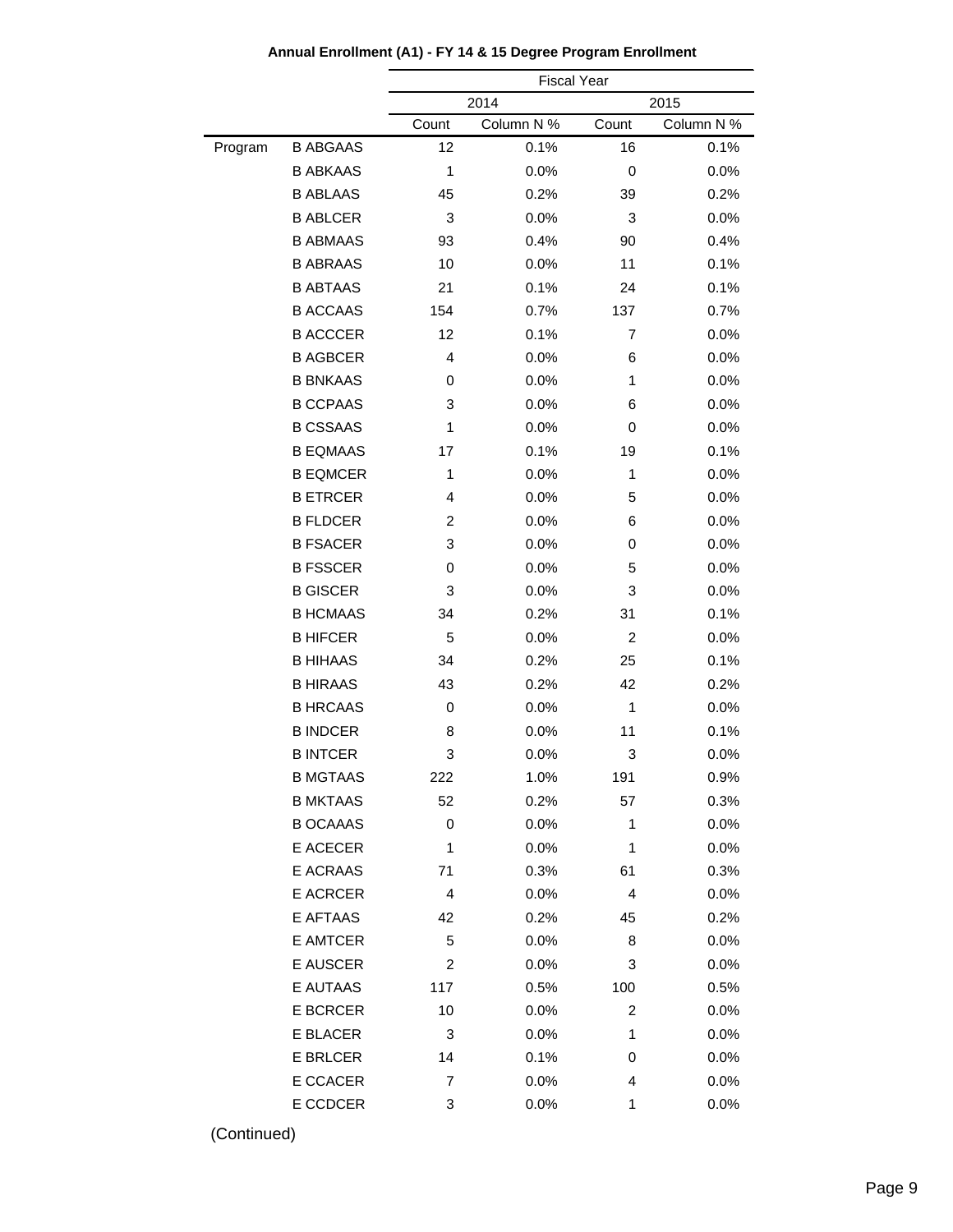| (Continued)     | <b>Fiscal Year</b> |            |                |            |  |
|-----------------|--------------------|------------|----------------|------------|--|
|                 |                    | 2014       | 2015           |            |  |
|                 | Count              | Column N % | Count          | Column N % |  |
| E CDBAAS        | 28                 | 0.1%       | 31             | 0.1%       |  |
| E CDGCER        | 1                  | 0.0%       | 3              | 0.0%       |  |
| E CDMAAS        | 62                 | 0.3%       | 53             | 0.3%       |  |
| E CDSAAS        | 11                 | 0.1%       | 12             | 0.1%       |  |
| E CDSCER        | 0                  | 0.0%       | 1              | 0.0%       |  |
| E CIVCER        | 3                  | 0.0%       | 2              | 0.0%       |  |
| E CMDCER        | 1                  | 0.0%       | 1              | 0.0%       |  |
| <b>E CNHAAS</b> | 47                 | 0.2%       | 48             | 0.2%       |  |
| <b>E CRRCER</b> | 1                  | 0.0%       | 1              | 0.0%       |  |
| <b>E CTTAAS</b> | 12                 | 0.1%       | 8              | 0.0%       |  |
| E CWCCER        | 8                  | 0.0%       | 5              | 0.0%       |  |
| E ECJAAS        | $\overline{2}$     | 0.0%       | 1              | 0.0%       |  |
| E ECSAAS        | 33                 | 0.2%       | 38             | 0.2%       |  |
| E ECSCER        | 0                  | 0.0%       | 1              | 0.0%       |  |
| <b>E EITCER</b> | 1                  | 0.0%       | 0              | 0.0%       |  |
| E EIWCER        | 53                 | 0.2%       | 43             | 0.2%       |  |
| E ELPCER        | 10                 | 0.0%       | 6              | 0.0%       |  |
| E ENOCER        | 2                  | 0.0%       | 0              | 0.0%       |  |
| <b>E ENSAES</b> | 292                | 1.4%       | 303            | 1.5%       |  |
| <b>E ERWCER</b> | $\overline{2}$     | 0.0%       | $\overline{2}$ | 0.0%       |  |
| E GLZCER        | 1                  | 0.0%       | 0              | 0.0%       |  |
| E HACAAS        | 40                 | 0.2%       | 34             | 0.2%       |  |
| E HACCER        | 4                  | 0.0%       | 3              | 0.0%       |  |
| E HVCCER        | 12                 | 0.1%       | 9              | 0.0%       |  |
| <b>E IMTCER</b> | 15                 | 0.1%       | 11             | 0.1%       |  |
| <b>E IRWCER</b> | $\overline{c}$     | 0.0%       | 6              | 0.0%       |  |
| E IWTCER        | 1                  | $0.0\%$    | 10             | $0.0\%$    |  |
| <b>E LBRCER</b> | 1                  | 0.0%       | 0              | 0.0%       |  |
| <b>E MFGAAS</b> | 79                 | 0.4%       | 78             | 0.4%       |  |
| <b>E MFTCER</b> | 12                 | 0.1%       | 5              | 0.0%       |  |
| E PDACER        | 1                  | 0.0%       | 0              | 0.0%       |  |
| E PETAAS        | 61                 | 0.3%       | 68             | 0.3%       |  |
| E PFTCER        | 16                 | 0.1%       | 7              | 0.0%       |  |
| E PWTCER        | 0                  | 0.0%       | 1              | 0.0%       |  |
| E SSTAAS        | 1                  | 0.0%       | 0              | 0.0%       |  |
| E TTTCER        | 0                  | 0.0%       | 1              | 0.0%       |  |
| F AADAFA        | 105                | 0.5%       | 99             | 0.5%       |  |
| F AAEAFA        | 19                 | 0.1%       | 14             | 0.1%       |  |
| <b>F ENTAAS</b> | 12                 | 0.1%       | 7              | 0.0%       |  |
| <b>F GDICER</b> | 1                  | 0.0%       | 1              | 0.0%       |  |
| <b>F GDPCER</b> | 2                  | 0.0%       | 2              | 0.0%       |  |
| F GDSAAS        | 68                 | 0.3%       | 65             | 0.3%       |  |

J,  $\blacksquare$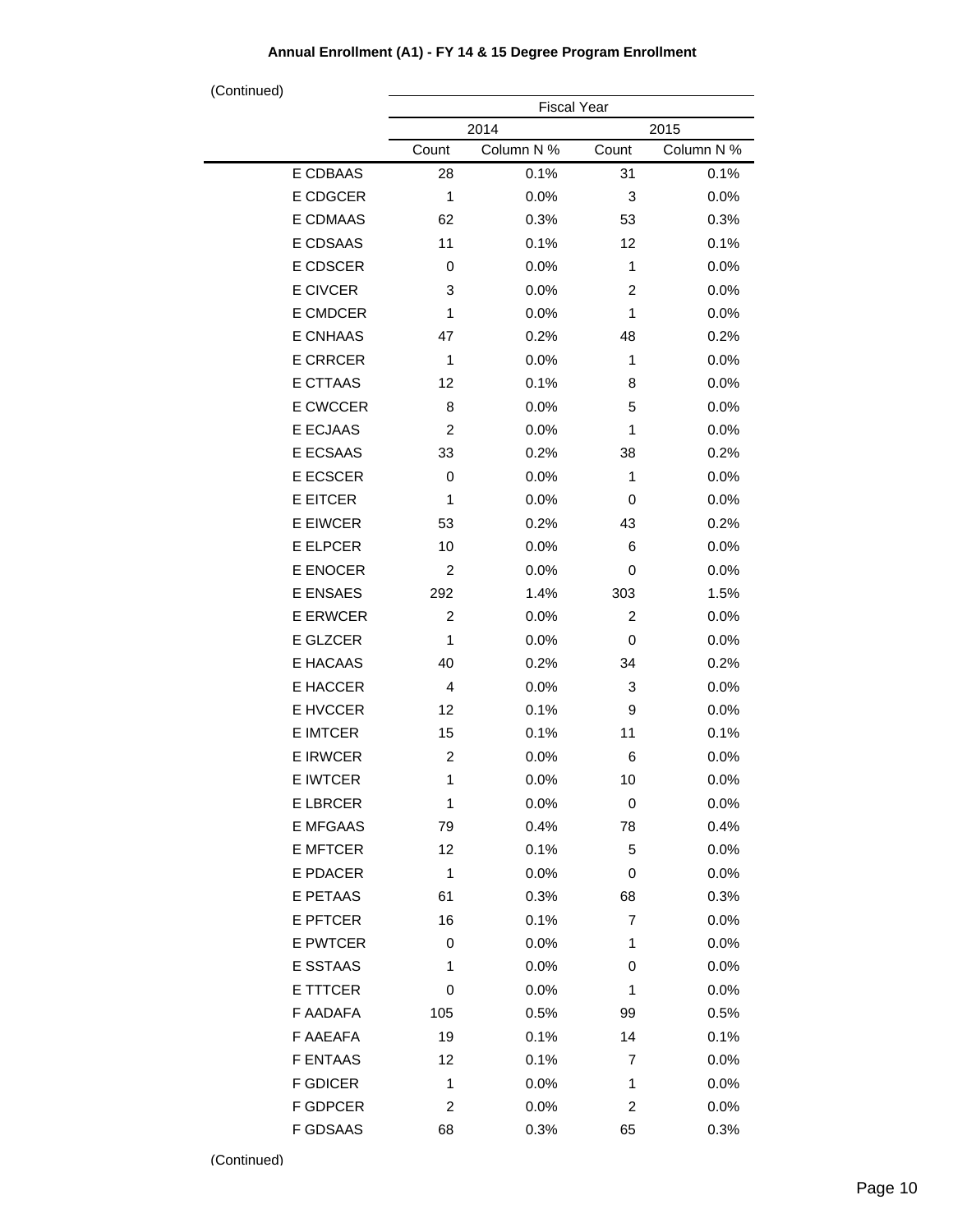| (Continued) |                 | <b>Fiscal Year</b> |            |                |            |
|-------------|-----------------|--------------------|------------|----------------|------------|
|             |                 |                    | 2014       |                | 2015       |
|             |                 | Count              | Column N % | Count          | Column N % |
|             | F GPPCER        | 0                  | 0.0%       | 1              | 0.0%       |
|             | <b>F MCBAAS</b> | 37                 | 0.2%       | 35             | 0.2%       |
|             | <b>F MCCAAS</b> | 7                  | 0.0%       | 15             | 0.1%       |
|             | <b>F MCJAAS</b> | 0                  | 0.0%       | 1              | 0.0%       |
|             | <b>F MCPAAS</b> | 1                  | 0.0%       | 0              | 0.0%       |
|             | <b>F MPHAAS</b> | 39                 | 0.2%       | 26             | 0.1%       |
|             | <b>F MPRCER</b> | 3                  | 0.0%       | 1              | 0.0%       |
|             | <b>F MSEAFA</b> | 25                 | 0.1%       | 23             | 0.1%       |
|             | <b>F MSPAFA</b> | 32                 | 0.1%       | 29             | 0.1%       |
|             | <b>G AKGCER</b> | 0                  | 0.0%       | 2              | 0.0%       |
|             | <b>G CMACER</b> | 13                 | 0.1%       | 40             | 0.2%       |
|             | <b>G DHGAAS</b> | 41                 | 0.2%       | 62             | 0.3%       |
|             | <b>G DTPAAS</b> | 4                  | 0.0%       | 1              | 0.0%       |
|             | <b>G DTPCER</b> | 4                  | 0.0%       | 5              | 0.0%       |
|             | <b>G EMACER</b> | 29                 | 0.1%       | 15             | 0.1%       |
|             | <b>G EMTAAS</b> | 29                 | 0.1%       | 40             | 0.2%       |
|             | <b>G EMTCER</b> | 9                  | 0.0%       | 9              | 0.0%       |
|             | <b>G MASCER</b> | 26                 | 0.1%       | 12             | 0.1%       |
|             | <b>G MSGAAS</b> | 0                  | 0.0%       | 4              | 0.0%       |
|             | <b>G MSGCER</b> | 13                 | 0.1%       | $\overline{7}$ | 0.0%       |
|             | <b>G NASCER</b> | 128                | 0.6%       | 92             | 0.4%       |
|             | <b>G NURAAS</b> | 199                | 0.9%       | 194            | 0.9%       |
|             | <b>G NURCER</b> | 14                 | 0.1%       | 35             | 0.2%       |
|             | <b>G OTAAAS</b> | 48                 | 0.2%       | 37             | 0.2%       |
|             | <b>G RTTAAS</b> | 36                 | 0.2%       | 26             | 0.1%       |
|             | <b>G SURAAS</b> | 53                 | 0.2%       | 45             | 0.2%       |
|             | <b>G VTTAAS</b> | 60                 | 0.3%       | 66             | 0.3%       |
|             | <b>G XCTCER</b> | 2                  | 0.0%       | $\overline{7}$ | 0.0%       |
|             | <b>G XMRCER</b> | $\overline{c}$     | 0.0%       | 6              | 0.0%       |
|             | <b>G XRAAAS</b> | 22                 | 0.1%       | 18             | 0.1%       |
|             | H GAAAA         | 1471               | 6.9%       | 1321           | 6.4%       |
|             | H GAACE         | 4044               | 18.9%      | 4075           | 19.7%      |
|             | I OCAAAS        | 0                  | 0.0%       | 1              | 0.0%       |
|             | I OCIAAS        | 1                  | 0.0%       | $\overline{c}$ | 0.0%       |
|             | <b>I TRACER</b> | 1                  | 0.0%       | 0              | 0.0%       |
|             | M CNAAAS        | 0                  | 0.0%       | $\overline{c}$ | 0.0%       |
|             | N ASGAS         | 2111               | 9.9%       | 1975           | 9.6%       |
|             | N FTRCER        | 11                 | 0.1%       | 11             | 0.1%       |
|             | OCCUP0199       | 24                 | 0.1%       | 47             | 0.2%       |
|             | OCCUP0699       | 43                 | 0.2%       | 26             | 0.1%       |
|             | OCCUP0799       | 782                | 3.7%       | 353            | 1.7%       |
|             | OCCUP1099       | 13                 | 0.1%       | 13             | 0.1%       |

 $\overline{\phantom{0}}$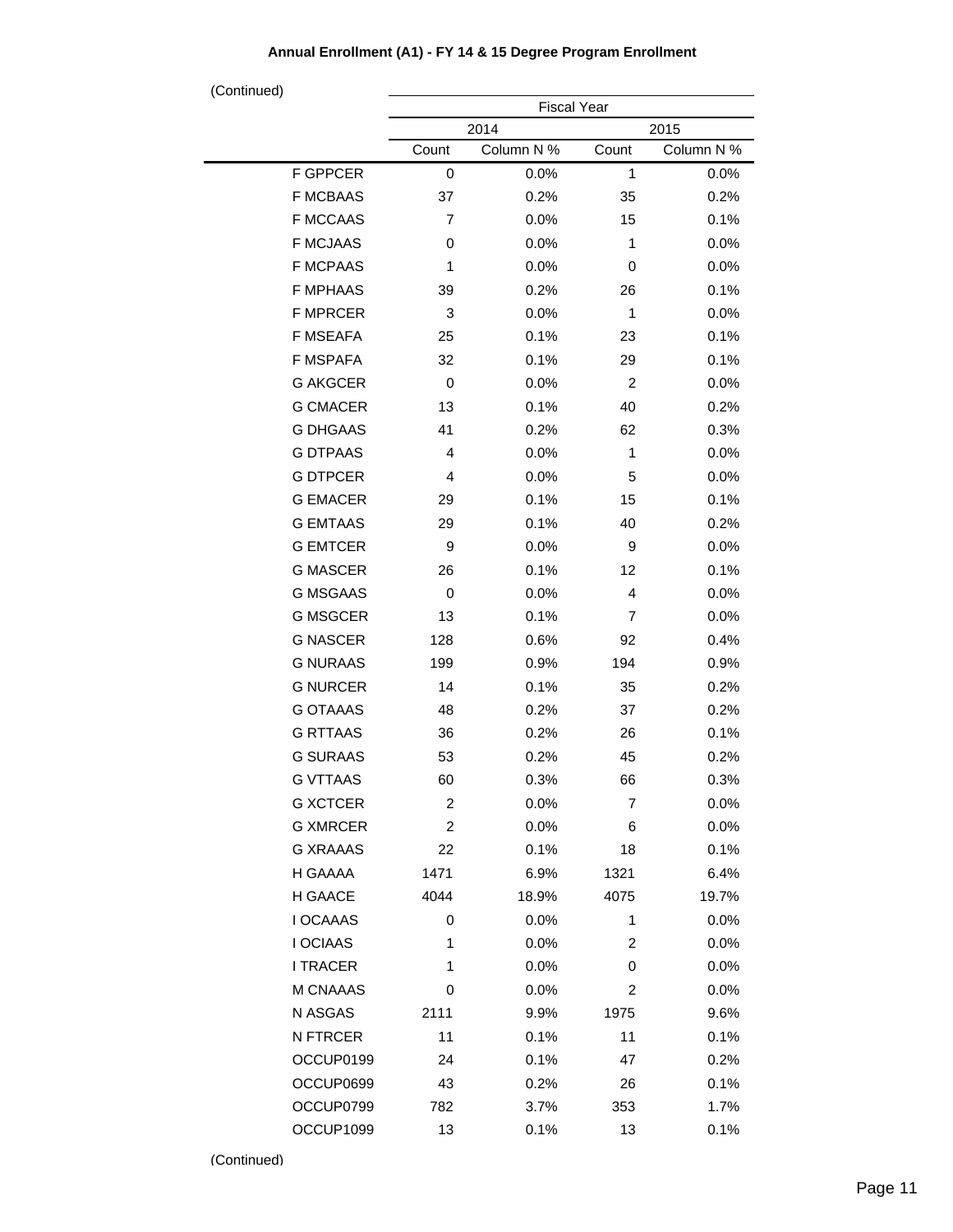| (Continued)      |                         | <b>Fiscal Year</b> |                         |            |
|------------------|-------------------------|--------------------|-------------------------|------------|
|                  |                         | 2014               |                         | 2015       |
|                  | Count                   | Column N %         | Count                   | Column N % |
| OCCUP1599        | 35                      | 0.2%               | 28                      | 0.1%       |
| OCCUP1799        | 956                     | 4.5%               | 837                     | 4.0%       |
| OCCUP2101        | 39                      | 0.2%               | 17                      | 0.1%       |
| OCCUP3199        | 3                       | 0.0%               | 2                       | 0.0%       |
| OCCUP4399        | 982                     | 4.6%               | 1067                    | 5.2%       |
| OCCUP4699        | 223                     | 1.0%               | 239                     | 1.2%       |
| OCCUP4799        | 23                      | 0.1%               | 36                      | 0.2%       |
| OCCUP4899        | 77                      | 0.4%               | 83                      | 0.4%       |
| OCCUP4999        | 1                       | 0.0%               | 2                       | 0.0%       |
| S CDACER         | 6                       | 0.0%               | 3                       | 0.0%       |
| S CDECER         | 1                       | 0.0%               | 1                       | 0.0%       |
| S CHDAAS         | 99                      | 0.5%               | 99                      | 0.5%       |
| S CJSAAS         | 222                     | 1.0%               | 168                     | 0.8%       |
| <b>S FSTAAS</b>  | 51                      | 0.2%               | 46                      | 0.2%       |
| <b>S FSTCER</b>  | 5                       | 0.0%               | 5                       | 0.0%       |
| S HSTAAS         | 3                       | 0.0%               | 1                       | 0.0%       |
| <b>T ASPCER</b>  | 0                       | 0.0%               | 3                       | 0.0%       |
| <b>T BKPCER</b>  | 3                       | 0.0%               | 2                       | 0.0%       |
| <b>T CGRCER</b>  | 0                       | 0.0%               | 1                       | 0.0%       |
| <b>T CISCER</b>  | 3                       | 0.0%               | 1                       | 0.0%       |
| <b>T CMSAAS</b>  | 50                      | 0.2%               | 21                      | 0.1%       |
| <b>T CNAAAS</b>  | 113                     | 0.5%               | 97                      | 0.5%       |
| <b>T CPLAAS</b>  | 45                      | 0.2%               | 42                      | 0.2%       |
| <b>T CSMCER</b>  | 1                       | 0.0%               | $\mathbf{1}$            | 0.0%       |
| <b>T DGMAAS</b>  | 108                     | 0.5%               | 97                      | 0.5%       |
| <b>T IPRCER</b>  | 1                       | 0.0%               | 4                       | 0.0%       |
| <b>TLINCER</b>   | 1                       | 0.0%               | 2                       | 0.0%       |
| <b>T MSACER</b>  | $\overline{\mathbf{c}}$ | 0.0%               | $\overline{\mathbf{c}}$ | 0.0%       |
| <b>T MSOCER</b>  | 1                       | 0.0%               | 1                       | 0.0%       |
| <b>T NETCER</b>  | 1                       | 0.0%               | 3                       | 0.0%       |
| <b>T OCAAAS</b>  | 106                     | 0.5%               | 86                      | 0.4%       |
| <b>TOCPCER</b>   | 2                       | 0.0%               | 4                       | 0.0%       |
| <b>T OCTCER</b>  | $\overline{c}$          | 0.0%               | 0                       | 0.0%       |
| T OOSCER         | 6                       | 0.0%               | 5                       | 0.0%       |
| <b>TVGWCER</b>   | 3                       | 0.0%               | 3                       | 0.0%       |
| <b>T WSMCER</b>  | 7                       | 0.0%               | 1                       | 0.0%       |
| <b>VOCSK1600</b> | 51                      | 0.2%               | 79                      | 0.4%       |
| <b>VOCSK1607</b> | 9                       | 0.0%               | 0                       | 0.0%       |
| <b>VOCSK1614</b> | 4507                    | 21.1%              | 3861                    | 18.7%      |
| X CDLCER         | 37                      | 0.2%               | 69                      | 0.3%       |
| Y AB1CE          | $\overline{c}$          | 0.0%               | 0                       | 0.0%       |
| Y AB2CE          | 11                      | 0.1%               | 8                       | 0.0%       |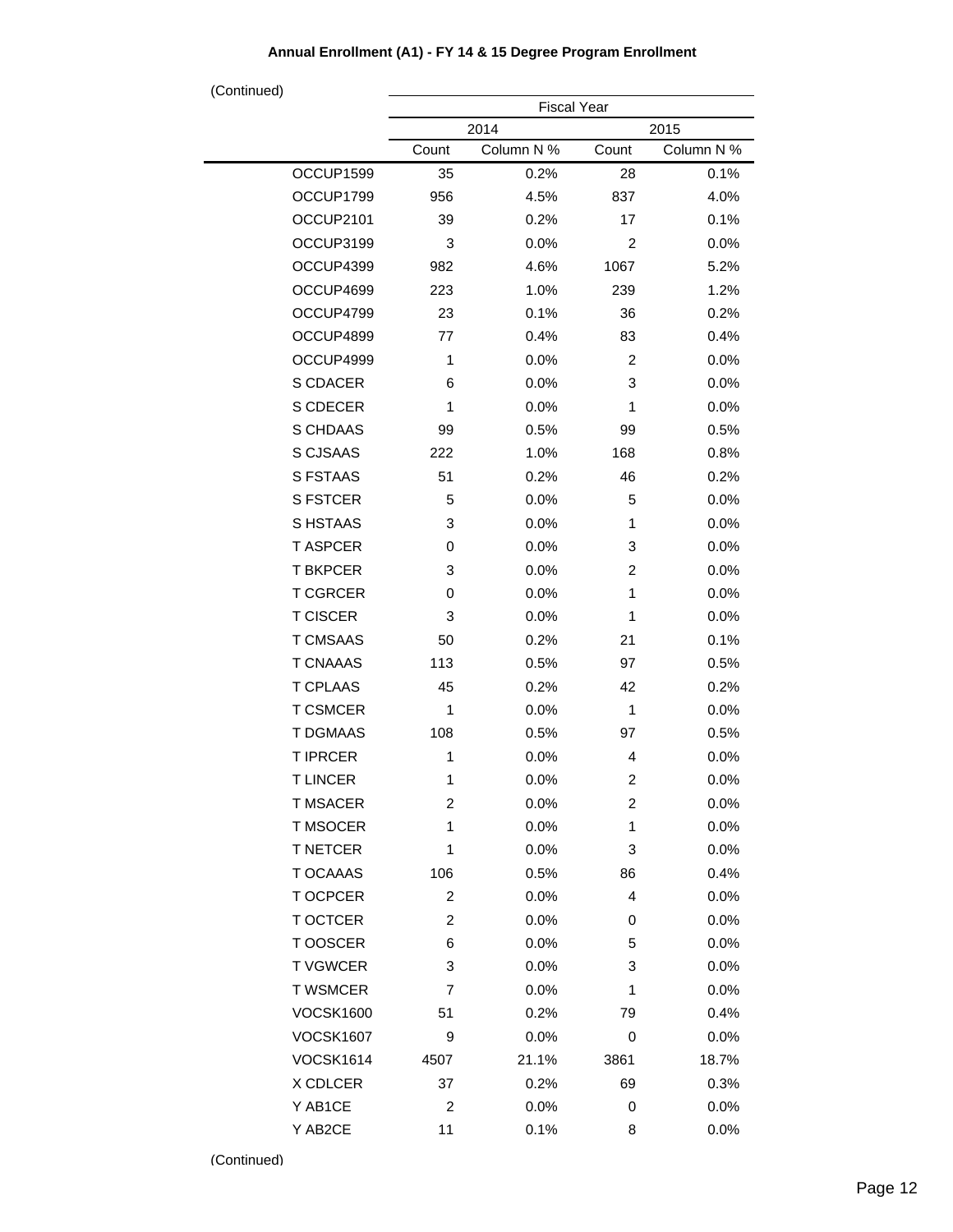| (Continued) |                    |            |       |            |  |
|-------------|--------------------|------------|-------|------------|--|
|             | <b>Fiscal Year</b> |            |       |            |  |
|             |                    | 2014       | 2015  |            |  |
|             | Count              | Column N % | Count | Column N % |  |
| Y AB3CE     | 66                 | 0.3%       | 55    | 0.3%       |  |
| Y AB4CE     | 76                 | 0.4%       | 88    | 0.4%       |  |
| Y AS5CE     | 44                 | 0.2%       | 58    | 0.3%       |  |
| Y AS6CE     | 34                 | 0.2%       | 42    | 0.2%       |  |
| Y EL1CE     | 6                  | $0.0\%$    | 8     | $0.0\%$    |  |
| Y EL2CE     | 29                 | 0.1%       | 34    | 0.2%       |  |
| Y EL3CE     | 29                 | 0.1%       | 22    | 0.1%       |  |
| Y EL4CE     | 4                  | $0.0\%$    | 6     | $0.0\%$    |  |
| Y EL5CE     | 10                 | $0.0\%$    | 18    | 0.1%       |  |
| Y EL6CE     | 1                  | $0.0\%$    | 0     | $0.0\%$    |  |
| Y GSUAGS    | 1810               | 8.5%       | 2682  | 13.0%      |  |
| Total       | 21375              | 100.0%     | 20673 | 100.0%     |  |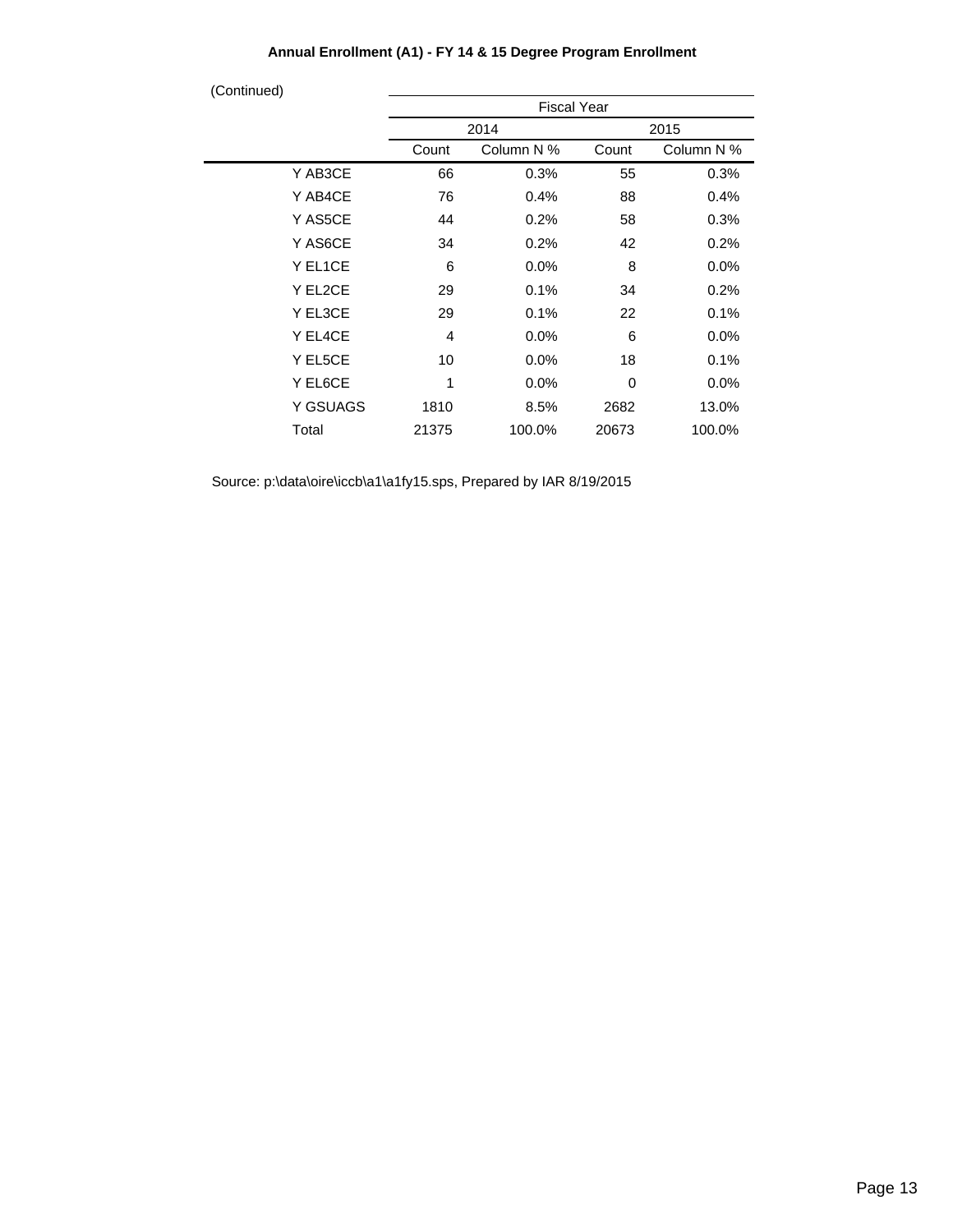|                                         |                                  | <b>Fiscal Year</b> |              |              |         |
|-----------------------------------------|----------------------------------|--------------------|--------------|--------------|---------|
|                                         |                                  |                    | 2014<br>2015 |              |         |
|                                         |                                  | Count              | Col N %      | Count        | Col N % |
| Type of Completion                      | DID NOT complete a<br>program    | 19984              | 93.5%        | 19294        | 93.3%   |
|                                         | Graduate completer               | 1294               | 6.1%         | 1302         | 6.3%    |
|                                         | <b>GED</b> completer             | 37                 | 0.2%         | 10           | 0.0%    |
|                                         | Other ABE/ESL<br>Advancement     | 60                 | 0.3%         | 67           | 0.3%    |
|                                         | Total                            | 21375              | 100.0%       | 20673        | 100.0%  |
| <b>Term Graduated 1st</b><br>Curriculum | Did Not Complete a<br>Curriculum | 19822              | 92.7%        | 19294        | 93.3%   |
|                                         | Summer Term                      | 158                | 0.7%         | 167          | 0.8%    |
|                                         | Fall Term                        | 446                | 2.1%         | 298          | 1.4%    |
|                                         | <b>Spring Term</b>               | 949                | 4.4%         | 914          | 4.4%    |
|                                         | Total                            | 21375              | 100.0%       | 20673        | 100.0%  |
| <b>Term Graduated 2nd</b><br>Curriculum | Did Not Complete a<br>Curriculum | 21273              | 99.5%        | 20581        | 99.6%   |
|                                         | Summer Term                      | $\overline{7}$     | 0.0%         | 6            | 0.0%    |
|                                         | Fall Term                        | 39                 | 0.2%         | 14           | 0.1%    |
|                                         | <b>Spring Term</b>               | 56                 | 0.3%         | 72           | 0.3%    |
|                                         | Total                            | 21375              | 100.0%       | 20673        | 100.0%  |
| <b>Primary Program</b>                  |                                  | 19984              | 93.5%        | 19294        | 93.3%   |
| Completed                               | <b>B ABLAAS</b>                  | 3                  | 0.0%         | 3            | 0.0%    |
|                                         | <b>B ABMAAS</b>                  | 11                 | 0.1%         | 15           | 0.1%    |
|                                         | <b>B ABRAAS</b>                  | 0                  | 0.0%         | 1            | 0.0%    |
|                                         | <b>B ABTAAS</b>                  | 6                  | 0.0%         | 7            | 0.0%    |
|                                         | <b>B ACCAAS</b>                  | 13                 | 0.1%         | 10           | 0.0%    |
|                                         | <b>B ACCCER</b>                  | $\overline{c}$     | 0.0%         | 4            | 0.0%    |
|                                         | <b>B AGBCER</b>                  | 1                  | 0.0%         | 1            | 0.0%    |
|                                         | <b>B CCPAAS</b>                  | 1                  | 0.0%         | 0            | 0.0%    |
|                                         | <b>B EQMAAS</b>                  | 1                  | 0.0%         | 0            | 0.0%    |
|                                         | <b>B ETRCER</b>                  | $\overline{c}$     | 0.0%         | 9            | 0.0%    |
|                                         | <b>B FLDCER</b>                  | $\overline{c}$     | 0.0%         | $\pmb{0}$    | 0.0%    |
|                                         | <b>B FSACER</b>                  | $\overline{7}$     | 0.0%         | 5            | 0.0%    |
|                                         | <b>B FSSCER</b>                  | 0                  | 0.0%         | 27           | 0.1%    |
|                                         | <b>B HCMAAS</b>                  | 0                  | 0.0%         | 4            | 0.0%    |
|                                         | <b>B HIFCER</b>                  | 1                  | 0.0%         | 3            | 0.0%    |
|                                         | <b>B HIHAAS</b>                  | 4                  | 0.0%         | 5            | 0.0%    |
|                                         | <b>B HIRAAS</b>                  | 5                  | 0.0%         | 3            | 0.0%    |
|                                         | <b>B INDCER</b>                  | 1                  | 0.0%         | 0            | 0.0%    |
|                                         | <b>B INTCER</b>                  | 0                  | 0.0%         | 1            | 0.0%    |
|                                         | <b>B MGTAAS</b>                  | 18                 | 0.1%         | 10           | 0.0%    |
|                                         | <b>B MKTAAS</b>                  | $\boldsymbol{2}$   | 0.0%         | $\mathbf{1}$ | 0.0%    |
|                                         | E ACECER                         | 13                 | 0.1%         | 12           | 0.1%    |
|                                         | E ACRAAS                         | 9                  | 0.0%         | 10           | 0.0%    |
|                                         |                                  |                    |              |              |         |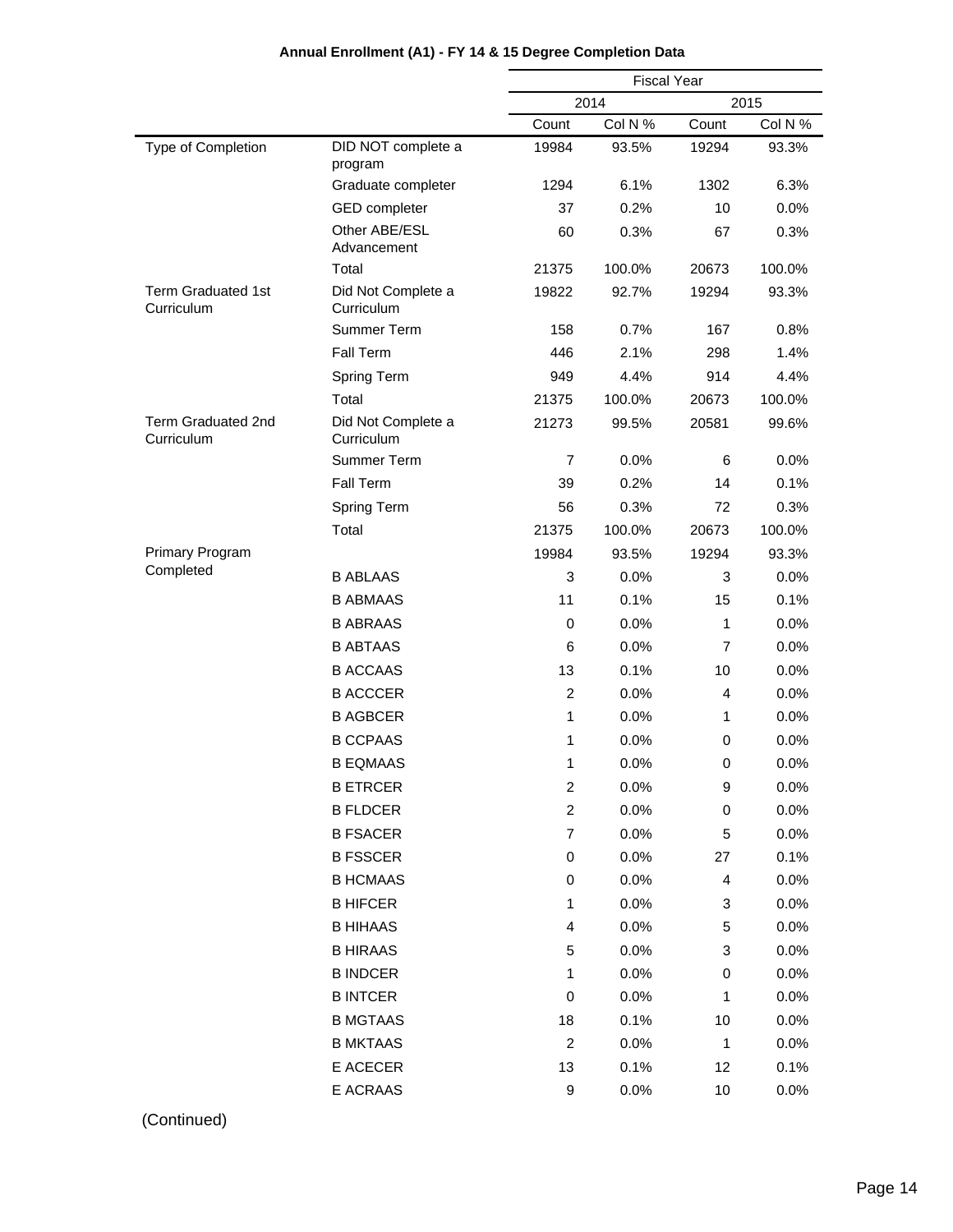|                 | <b>Fiscal Year</b> |         |                |         |  |
|-----------------|--------------------|---------|----------------|---------|--|
|                 |                    | 2014    |                | 2015    |  |
|                 | Count              | Col N % | Count          | Col N % |  |
| E AFTAAS        | 5                  | 0.0%    | 11             | 0.1%    |  |
| E AUTAAS        | 5                  | 0.0%    | 11             | 0.1%    |  |
| <b>E BRLCER</b> | 37                 | 0.2%    | 20             | 0.1%    |  |
| E CCDCER        | 1                  | 0.0%    | 1              | 0.0%    |  |
| E CDBAAS        | 4                  | 0.0%    | 4              | 0.0%    |  |
| E CDMAAS        | 5                  | 0.0%    | $\overline{c}$ | 0.0%    |  |
| E CDSCER        | 1                  | 0.0%    | 0              | 0.0%    |  |
| E CMDCER        | $\mathbf 0$        | 0.0%    | 1              | 0.0%    |  |
| E CNHAAS        | $\overline{7}$     | 0.0%    | $\overline{7}$ | 0.0%    |  |
| <b>E CRRCER</b> | $\overline{7}$     | 0.0%    | 4              | 0.0%    |  |
| E CTTAAS        | $\overline{c}$     | 0.0%    | 1              | 0.0%    |  |
| E CWCCER        | 14                 | 0.1%    | 13             | 0.1%    |  |
| E ECSAAS        | 3                  | 0.0%    | 4              | 0.0%    |  |
| E EIWCER        | 1                  | 0.0%    | 1              | 0.0%    |  |
| E ELPCER        | 1                  | 0.0%    | 0              | 0.0%    |  |
| E ENOCER        | 15                 | 0.1%    | 13             | 0.1%    |  |
| E ENSAES        | $\,6$              | 0.0%    | $\overline{7}$ | 0.0%    |  |
| E HACAAS        | 3                  | 0.0%    | $\overline{c}$ | 0.0%    |  |
| E HACCER        | 1                  | 0.0%    | 0              | 0.0%    |  |
| E HVCCER        | 1                  | 0.0%    | 0              | 0.0%    |  |
| E IMTCER        | $\pmb{0}$          | 0.0%    | 1              | 0.0%    |  |
| E IRWCER        | 1                  | 0.0%    | 0              | 0.0%    |  |
| E IWTCER        | 1                  | 0.0%    | 5              | 0.0%    |  |
| E MFGAAS        | 6                  | 0.0%    | $\overline{7}$ | 0.0%    |  |
| E PETAAS        | 12                 | 0.1%    | 17             | 0.1%    |  |
| F AADAFA        | $\overline{c}$     | 0.0%    | 8              | 0.0%    |  |
| F AAEAFA        | $\overline{c}$     | 0.0%    | 1              | 0.0%    |  |
| F GDICER        | 1                  | 0.0%    | 1              | 0.0%    |  |
| F GDSAAS        | 5                  | 0.0%    | 11             | 0.1%    |  |
| <b>F MCBAAS</b> | 0                  | 0.0%    | $\overline{c}$ | 0.0%    |  |
| F MPHAAS        | 8                  | 0.0%    | 3              | 0.0%    |  |
| <b>F MPRCER</b> | $\overline{c}$     | 0.0%    | 1              | 0.0%    |  |
| F MSEAFA        | $\overline{c}$     | 0.0%    | 1              | 0.0%    |  |
| F MSPAFA        | 0                  | 0.0%    | $\overline{c}$ | 0.0%    |  |
| <b>G AKGCER</b> | 0                  | 0.0%    | 13             | 0.1%    |  |
| <b>G CMACER</b> | $\overline{7}$     | 0.0%    | 64             | 0.3%    |  |
| <b>G DHGAAS</b> | 29                 | 0.1%    | 29             | 0.1%    |  |
| <b>G EMACER</b> | 31                 | 0.1%    | 32             | 0.2%    |  |
| <b>G EMTAAS</b> | 1                  | 0.0%    | 3              | 0.0%    |  |
| <b>G MASCER</b> | 16                 | 0.1%    | 21             | 0.1%    |  |
| <b>G MSGCER</b> | 18                 | 0.1%    | 11             | 0.1%    |  |
| <b>G NASCER</b> | 208                | 1.0%    | 189            | 0.9%    |  |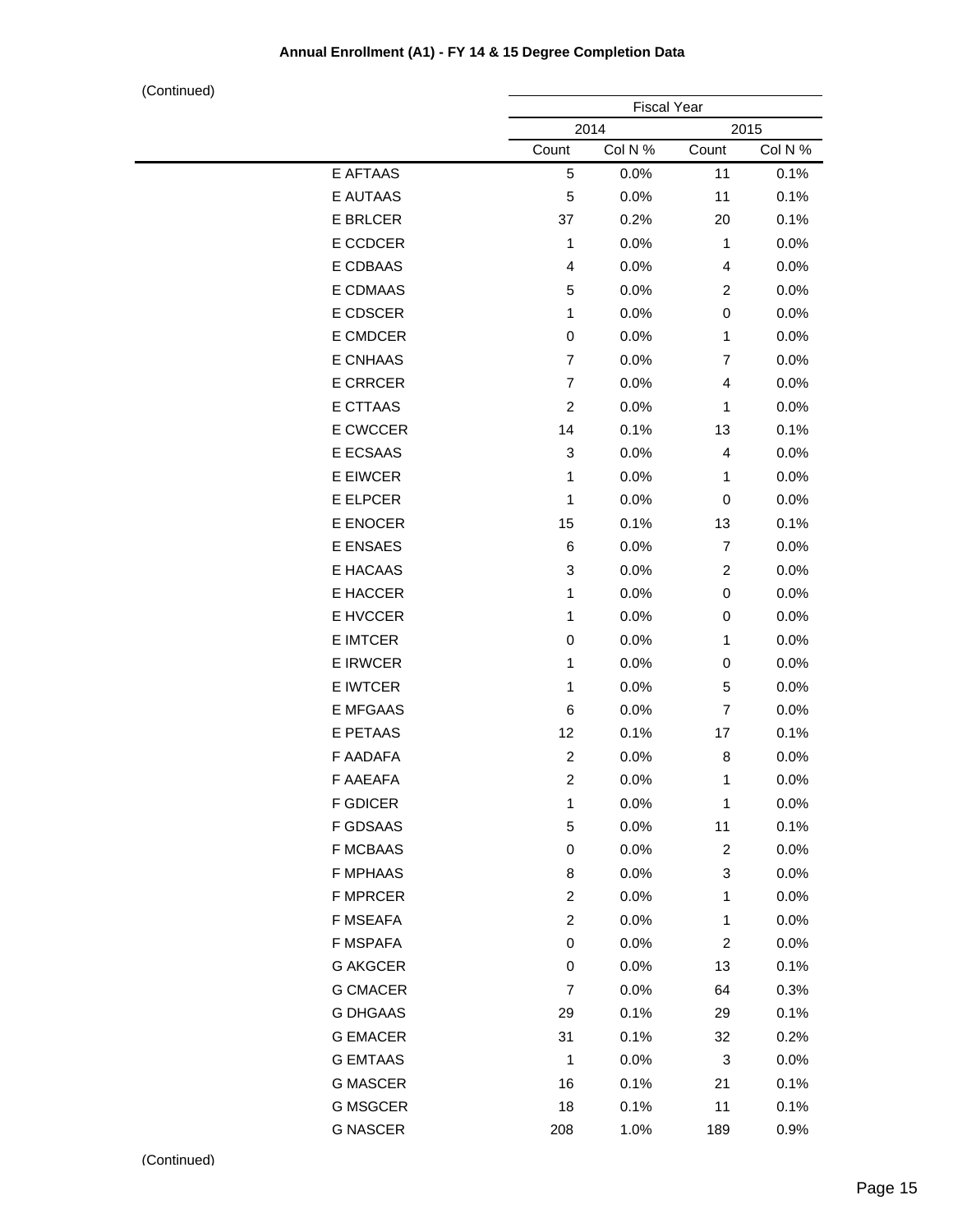|                       |                 |                           | <b>Fiscal Year</b> |                         |         |  |
|-----------------------|-----------------|---------------------------|--------------------|-------------------------|---------|--|
|                       |                 |                           | 2014               |                         | 2015    |  |
|                       |                 | Count                     | Col N %            | Count                   | Col N % |  |
|                       | <b>G NURAAS</b> | 81                        | 0.4%               | 69                      | 0.3%    |  |
|                       | <b>G NURCER</b> | 21                        | 0.1%               | 20                      | 0.1%    |  |
|                       | <b>G OTAAAS</b> | 20                        | 0.1%               | 15                      | 0.1%    |  |
|                       | <b>G RTTAAS</b> | 14                        | 0.1%               | 11                      | 0.1%    |  |
|                       | <b>G SURAAS</b> | 16                        | 0.1%               | 15                      | 0.1%    |  |
|                       | <b>G VTTAAS</b> | 21                        | 0.1%               | 27                      | 0.1%    |  |
|                       | <b>G XRAAAS</b> | 5                         | 0.0%               | 10                      | 0.0%    |  |
|                       | H GAAAA         | 113                       | 0.5%               | 80                      | 0.4%    |  |
|                       | N ASGAS         | 199                       | 0.9%               | 176                     | 0.9%    |  |
|                       | N FTRCER        | 8                         | 0.0%               | 4                       | 0.0%    |  |
|                       | S CDACER        | 0                         | 0.0%               | 1                       | 0.0%    |  |
|                       | S CDECER        | 3                         | 0.0%               | 1                       | 0.0%    |  |
|                       | S CHDAAS        | $\overline{7}$            | 0.0%               | 3                       | 0.0%    |  |
|                       | S CJSAAS        | 17                        | 0.1%               | 16                      | 0.1%    |  |
|                       | <b>S FSTAAS</b> | $\ensuremath{\mathsf{3}}$ | 0.0%               | $\overline{\mathbf{c}}$ | 0.0%    |  |
|                       | <b>T BKPCER</b> | 1                         | 0.0%               | 5                       | 0.0%    |  |
|                       | <b>T CGRCER</b> | 0                         | 0.0%               | 1                       | 0.0%    |  |
|                       | <b>T CISCER</b> | 9                         | 0.0%               | 8                       | 0.0%    |  |
|                       | <b>T CMSAAS</b> | 6                         | 0.0%               | 3                       | 0.0%    |  |
|                       | <b>T CNAAAS</b> | $\overline{7}$            | 0.0%               | 10                      | 0.0%    |  |
|                       | <b>T CPLAAS</b> | 1                         | 0.0%               | 1                       | 0.0%    |  |
|                       | <b>T DGMAAS</b> | 14                        | 0.1%               | 10                      | 0.0%    |  |
|                       | <b>T IPRCER</b> | $\overline{7}$            | 0.0%               | 6                       | 0.0%    |  |
|                       | <b>TLINCER</b>  | $\overline{c}$            | 0.0%               | 1                       | 0.0%    |  |
|                       | <b>T MSACER</b> | 1                         | 0.0%               | 1                       | 0.0%    |  |
|                       | T MSOCER        | $\overline{c}$            | 0.0%               | $\boldsymbol{2}$        | 0.0%    |  |
|                       | T OCAAAS        | 11                        | 0.1%               | 13                      | 0.1%    |  |
|                       | <b>TOCPCER</b>  | 1                         | 0.0%               | $\overline{c}$          | 0.0%    |  |
|                       | T OOSCER        | 8                         | 0.0%               | $\overline{\mathbf{7}}$ | 0.0%    |  |
|                       | <b>T SDVCER</b> | 0                         | 0.0%               | 1                       | 0.0%    |  |
|                       | <b>T VGWCER</b> | 13                        | 0.1%               | 15                      | 0.1%    |  |
|                       | <b>T WSMCER</b> | $\bf 8$                   | 0.0%               | 3                       | 0.0%    |  |
|                       | X CDLCER        | 42                        | 0.2%               | 62                      | 0.3%    |  |
|                       | Y AB3CE         | 11                        | 0.1%               | 13                      | 0.1%    |  |
|                       | Y AB4CE         | $\overline{7}$            | 0.0%               | 24                      | 0.1%    |  |
|                       | Y AS6CE         | 37                        | 0.2%               | 10                      | 0.0%    |  |
|                       | Y EL2CE         | 33                        | 0.2%               | 22                      | 0.1%    |  |
|                       | Y EL4CE         | 9                         | 0.0%               | 8                       | 0.0%    |  |
|                       | Y GSUAGS        | 60                        | 0.3%               | 46                      | 0.2%    |  |
|                       | Total           | 21375                     | 100.0%             | 20673                   | 100.0%  |  |
| Degree/1st Curriculum | AA (1.1)        | 113                       | 8.1%               | 80                      | 5.8%    |  |
|                       | AS (1.1)        | 199                       | 14.3%              | 176                     | 12.8%   |  |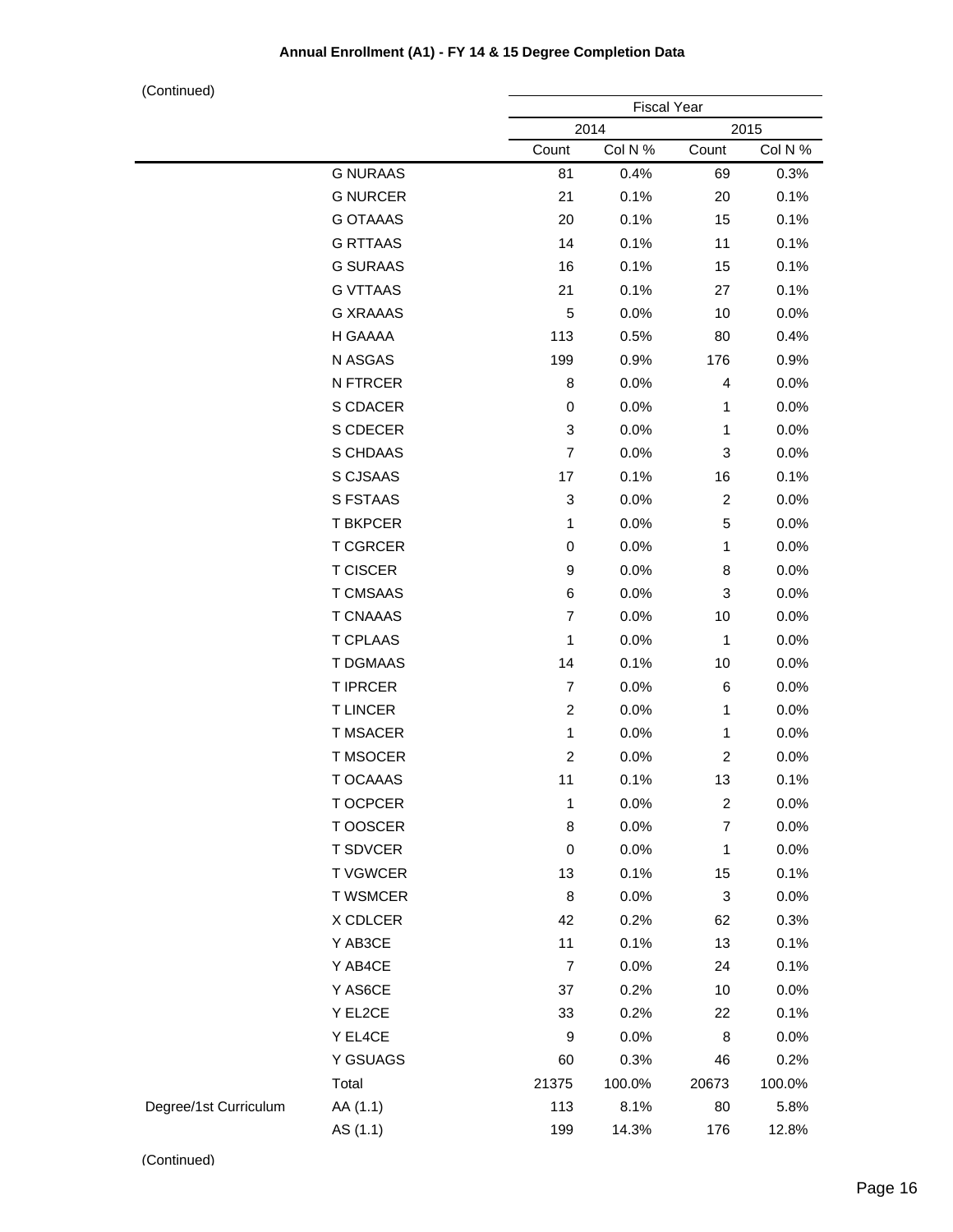(Continued)

| $($ Comunical                 |                                               | <b>Fiscal Year</b> |         |                |         |
|-------------------------------|-----------------------------------------------|--------------------|---------|----------------|---------|
|                               |                                               |                    | 2014    |                | 2015    |
|                               |                                               | Count              | Col N % | Count          | Col N % |
|                               | AAS (1.2)                                     | 391                | 28.1%   | 388            | 28.1%   |
|                               | AGS, ALS, AGE (1.0)                           | 60                 | 4.3%    | 46             | 3.3%    |
|                               | Basic Skills (1.7, 1.8, 1.9)                  | 96                 | 6.9%    | 77             | 5.6%    |
|                               | Occup Cert of 30 sem<br>hrs/more CER (1.2)    | 118                | 8.5%    | 145            | 10.5%   |
|                               | Occup Cert of LT 30 sem<br>hrs COC, AOP (1.2) | 402                | 28.9%   | 448            | 32.5%   |
|                               | Assoc in Fine Arts (AFA)<br>(1.1)             | 6                  | 0.4%    | 12             | 0.9%    |
|                               | Assoc in Eng Sc (AES)<br>(1.1)                | 6                  | 0.4%    | $\overline{7}$ | 0.5%    |
|                               | Total                                         | 1391               | 100.0%  | 1379           | 100.0%  |
| Degree/2nd Curriculum         | AA (1.1)                                      | $\overline{c}$     | 3.0%    | $\Omega$       | 0.0%    |
|                               | AAS (1.2)                                     | 8                  | 12.1%   | 12             | 13.0%   |
|                               | AGS, ALS, AGE (1.0)                           | $\Omega$           | 0.0%    | 2              | 2.2%    |
|                               | Occup Cert of 30 sem<br>hrs/more CER (1.2)    | 55                 | 83.3%   | 77             | 83.7%   |
|                               | Assoc in Eng Sc (AES)<br>(1.1)                | 1                  | 1.5%    | 1              | 1.1%    |
|                               | Total                                         | 66                 | 100.0%  | 92             | 100.0%  |
| <b>General Education Core</b> | Completed all at Parkland                     | 286                | 1.3%    | 235            | 1.1%    |
|                               | Completed at Parkland and<br>elsewhere        | 52                 | 0.2%    | 29             | 0.1%    |
|                               | Not Completed                                 | 3717               | 17.4%   | 3500           | 16.9%   |
|                               | Not applicable<br>(occupational students)     | 17320              | 81.0%   | 16909          | 81.8%   |
|                               | Total                                         | 21375              | 100.0%  | 20673          | 100.0%  |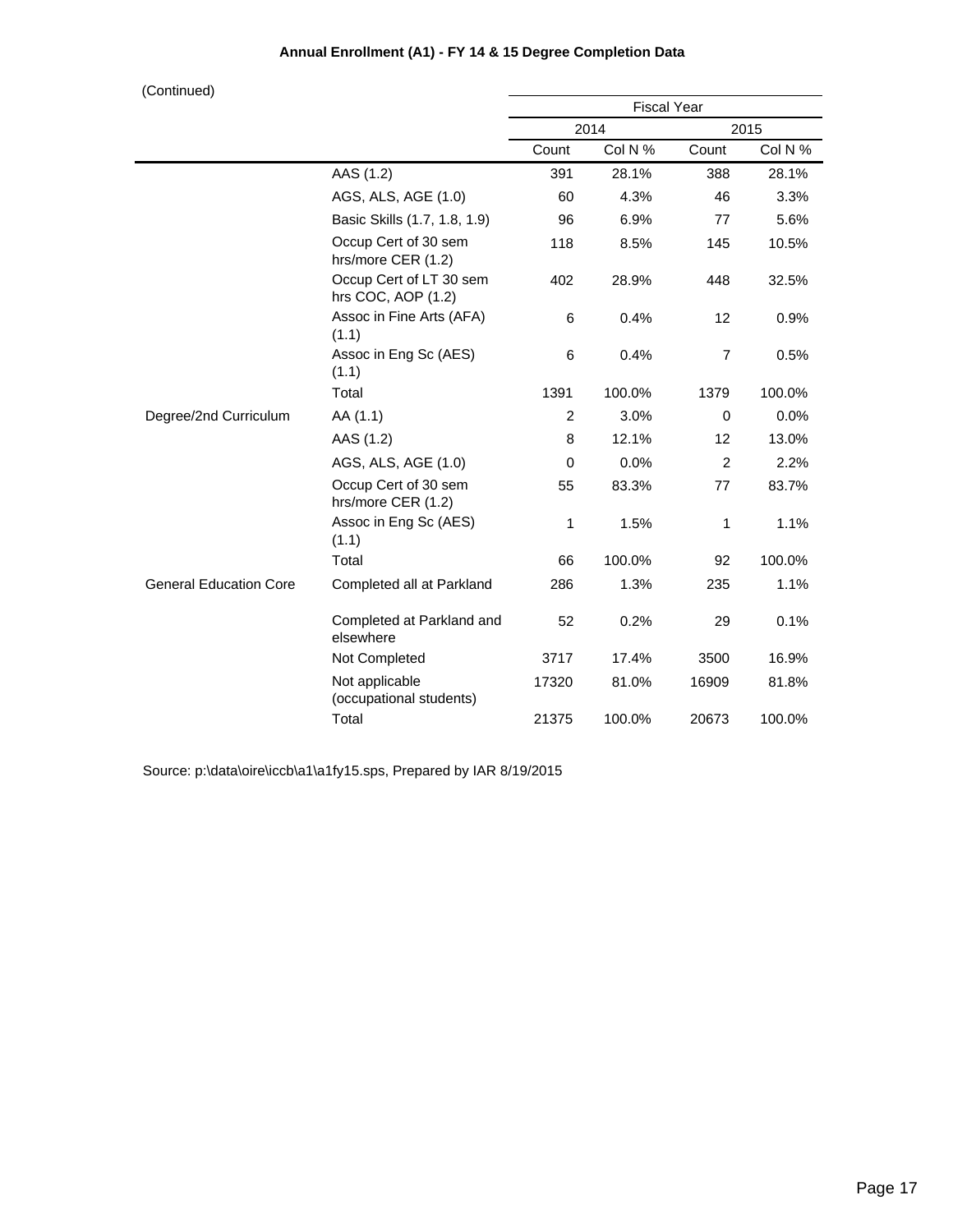|                               |                                                           | <b>Fiscal Year</b> |            |       |            |
|-------------------------------|-----------------------------------------------------------|--------------------|------------|-------|------------|
|                               |                                                           | 2014               |            |       | 2015       |
|                               |                                                           | Count              | Column N % | Count | Column N % |
| Shared Data Dummy SSN         | Valid SSN                                                 | 19348              | 90.5%      | 18470 | 89.3%      |
|                               | Dummy ID                                                  | 2027               | 9.5%       | 2203  | 10.7%      |
|                               | Total                                                     | 21375              | 100.0%     | 20673 | 100.0%     |
| <b>ACT Test Date</b>          | No data                                                   | 16856              | 78.9%      | 16165 | 78.2%      |
|                               | Prior to Oct 1989                                         | $\overline{2}$     | 0.0%       | 1     | 0.0%       |
|                               | Oct 1989 and later                                        | 4517               | 21.1%      | 4507  | 21.8%      |
|                               | Total                                                     | 21375              | 100.0%     | 20673 | 100.0%     |
| Instructional Approach        | All Other                                                 | 19901              | 93.1%      | 19446 | 94.1%      |
|                               | Apprenticeship Enrollment                                 | 470                | 2.2%       | 185   | 0.9%       |
|                               | <b>Current Tech Prep</b>                                  | 1004               | 4.7%       | 1042  | 5.0%       |
|                               | Total                                                     | 21375              | 100.0%     | 20673 | 100.0%     |
| <b>Shared Data Enrollment</b> | All others                                                | 9098               | 42.6%      | 8796  | 42.5%      |
| <b>Type</b>                   | First time Freshman - new<br>to higher ed                 | 12085              | 56.5%      | 11820 | 57.2%      |
|                               | First time transfer - new to<br>Parkland w/ higher ed exp | 192                | 0.9%       | 57    | 0.3%       |
|                               | Total                                                     | 21375              | 100.0%     | 20673 | 100.0%     |
| <b>Transfer Plans</b>         | <b>No</b>                                                 | 21009              | 98.3%      | 19387 | 93.8%      |
|                               | Yes- to a 4-yr<br>college/university                      | 366                | 1.7%       | 1286  | 6.2%       |
|                               | Total                                                     | 21375              | 100.0%     | 20673 | 100.0%     |
| Signed Declaration of Intent  | <b>No</b>                                                 | 20378              | 95.3%      | 17947 | 86.8%      |
|                               | Yes                                                       | 997                | 4.7%       | 2726  | 13.2%      |
|                               | Total                                                     | 21375              | 100.0%     | 20673 | 100.0%     |

## **Annual Enrollment (A1) - FY 14 & 15 Miscellaneous Admissions Data**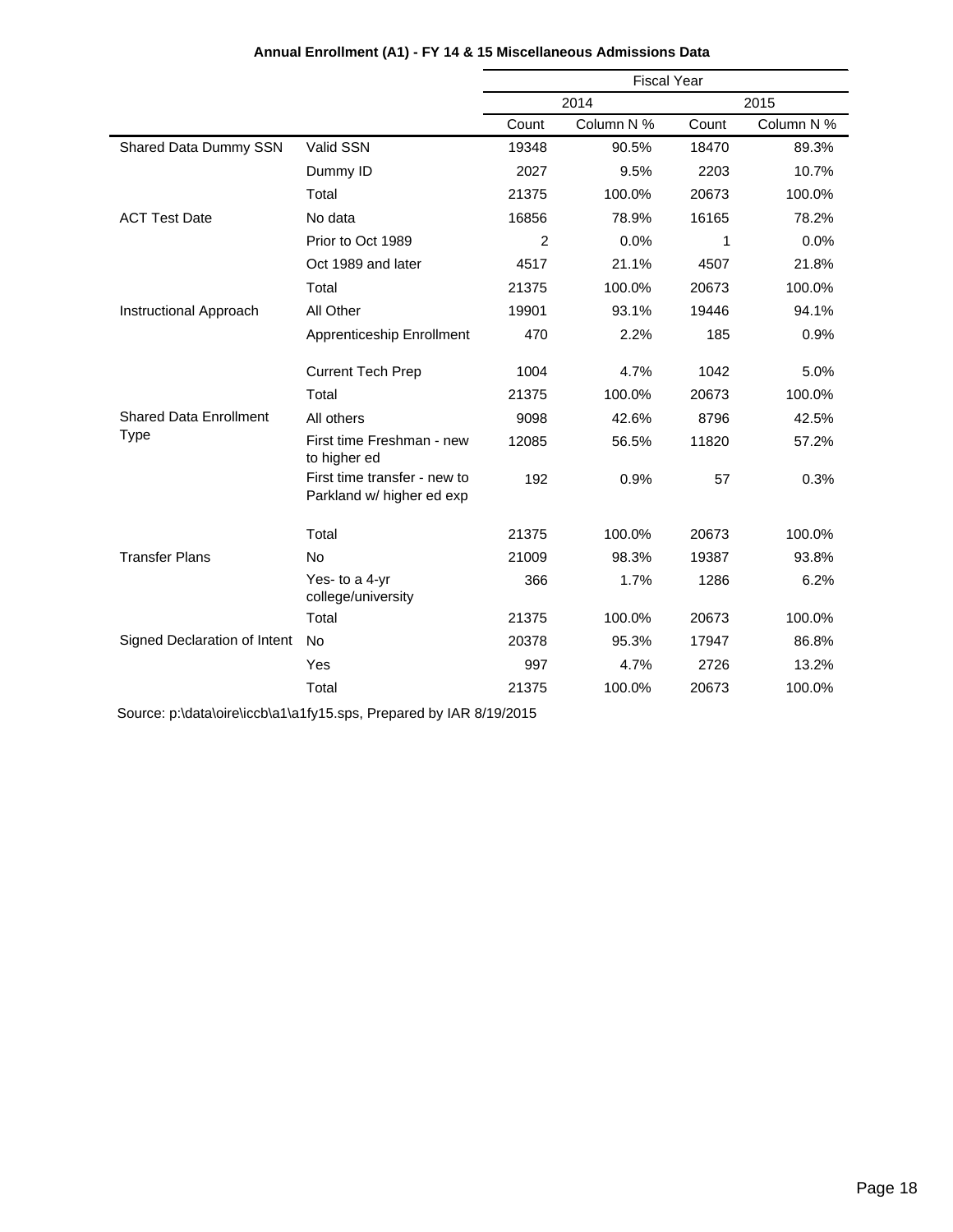|                                  |                | <b>Fiscal Year</b> |          |
|----------------------------------|----------------|--------------------|----------|
|                                  |                | 2014               | 2015     |
| <b>Summer Credit Hours</b>       | Mean           | 1.39               | 1.36     |
| Attempted                        | Median         | .00                | .00      |
|                                  | Sum            | 29730.00           | 28034.50 |
|                                  | Minimum        | .00                | .00      |
|                                  | Maximum        | 21.00              | 24.00    |
| Summer Credit Hours              | Mean           | 1.19               | 1.17     |
| Earned                           | Median         | .00                | .00      |
|                                  | Sum            | 25364.50           | 24211.00 |
|                                  | Minimum        | .00                | .00      |
|                                  | Maximum        | 17.00              | 24.00    |
| Fall Credit Hours Attempted      | Mean           | 4.31               | 4.13     |
|                                  | Median         | 1.00               | .50      |
|                                  | Sum            | 92062.50           | 85433.50 |
|                                  | Minimum        | .00                | .00      |
|                                  | Maximum        | 26.00              | 25.00    |
| <b>Fall Credit Hours Earned</b>  | Mean           | 3.40               | 3.32     |
|                                  | Median         | .50                | .00      |
|                                  | Sum            | 72712.00           | 68627.50 |
|                                  | Minimum        | .00                | .00      |
|                                  | Maximum        | 25.00              | 25.00    |
| <b>Spring Credit Hours</b>       | Mean           | 3.99               | 3.97     |
| Attempted                        | Median         | .50                | 1.00     |
|                                  | Sum            | 85285.00           | 81995.00 |
|                                  | Minimum        | .00                | .00      |
|                                  | Maximum        | 24.00              | 30.00    |
| Spring Credit Hours Earned       | Mean           | 3.18               | 3.21     |
|                                  | Median         | .00                | .50      |
|                                  | Sum            | 67989.50           | 66355.50 |
|                                  | Minimum        | .00                | .00      |
|                                  | <b>Maximum</b> | 23.00              | 25.00    |
| <b>Total Credit Hours</b>        | Mean           | 9.7                | 9.5      |
| Attempted                        | Median         | 6.0                | 6.0      |
|                                  | Sum            | 207077.5           | 195463.0 |
|                                  | Minimum        | .5                 | .5       |
|                                  | Maximum        | 59.0               | 60.0     |
| <b>Total Credit Hours Earned</b> | Mean           | 7.8                | 7.7      |
|                                  | Median         | 4.0                | 4.0      |
|                                  | Sum            | 166066.0           | 159194.0 |
|                                  | Minimum        | .0                 | .0       |
|                                  | Maximum        | 49.0               | 51.0     |
| <b>Shared Summer Credit</b>      | Mean           | 1.05               | 1.06     |
| <b>Hours Earned</b>              | Median         | .00                | .00      |
|                                  |                |                    |          |

#### **Annual Enrollment (A1) - FY 14 & 15 Credit Hours Attempted and Earned**